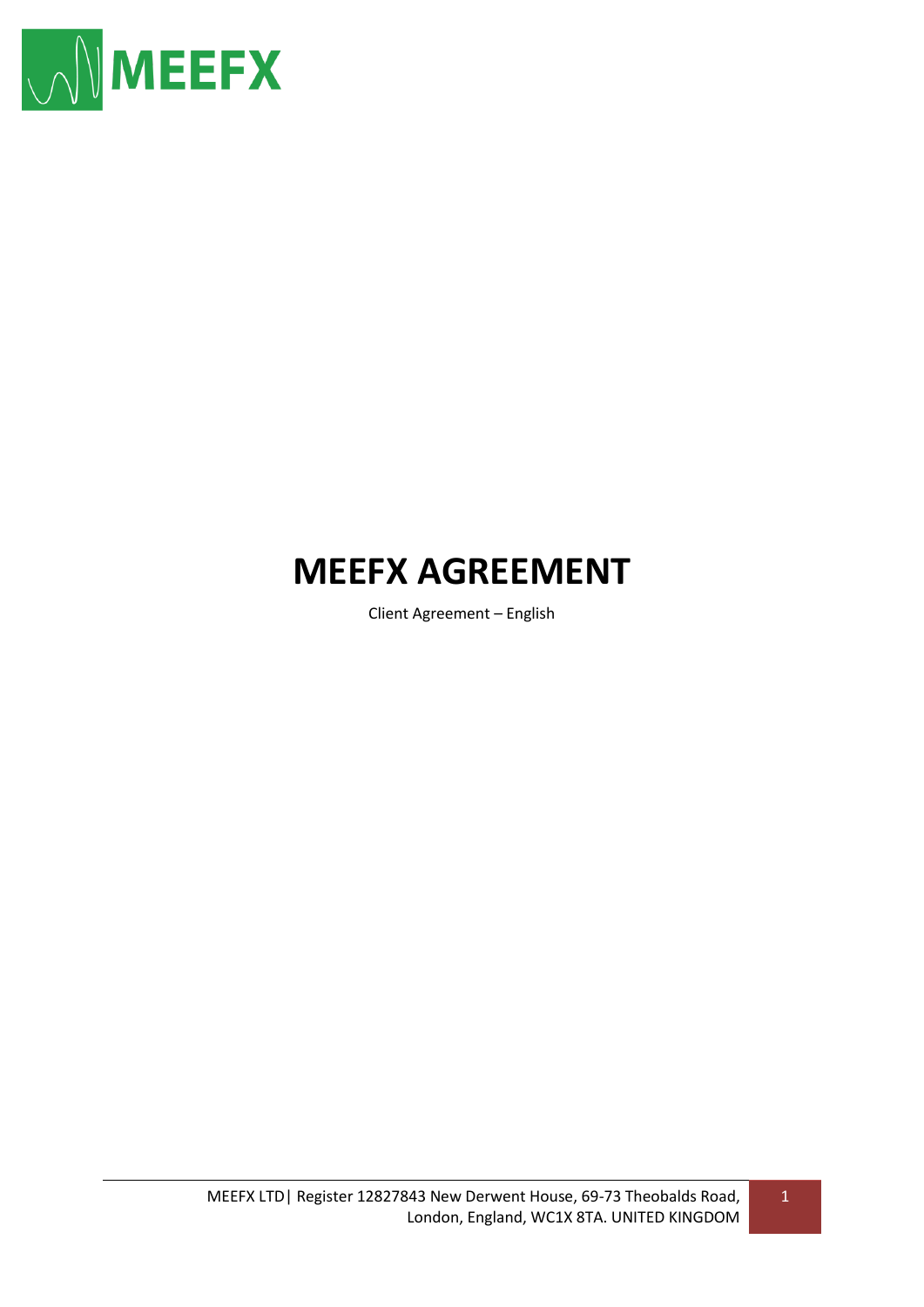This MeeFX Agreement also includes terms and conditions for all services provided by the Company in the currency market as well as financial tools provided and not provided in the organized market. The MeeFX Agreement is provided by MeeFX Ltd. Registration number. 12827843. Activities of MeeFX Ltd. regulated at New Derwent House, 69-73 Theobalds Road, London, England, WC1X 8TA. UK, the following Agreement is an integral part of the MeeFX Agreement, viz.

- **1. Client Agreement**
- **2. Partner Agreement**
- **3. General Terms and Conditions**
- **4. Other documents mentioned in this Agreement or in the <<Information>> section of**
- **5.**

## **Company Website and in Personal Area.**

This MeeFX Agreement should be read carefully by the Client of the Company as it is the regulation of the Client's trading conditions and non-trading operations, and the general relationship between the Client and the Company. By providing registration data on the website or in the mobile application and creating a Personal Area on the Company's website, the Client confirms and guarantees that he understands all things contained in the MeeFX Agreement, understands its meaning and accepts this agreement. along with policies, or other documents provided by the Company as part of this Agreement without conditions. The rules and principles for the use and protection of Client's personal data are set out in the Company's Privacy Policy.

## **Client agreement**

#### **1. Client Agreement Subject**

- 1.1. This Client Agreement constitutes the terms and conditions of the service provider Company. The company provides the following services to its clients: conducting operations on the money market, conducting transactions with tools that can be used or not used in an organized money market. This agreement also stipulates the order of payment between the parties related to the provision of such services. By agreeing to this Agreement, the Client warrants:
	- 1.1.1. In the case that the Client is an individual, the Client must meet the age appropriate to the terms of use of the Company's services. In the case that the Client represents a legal entity, the Client is responsible as the sole holder of power in carrying out all transactions or obligations in the Client's trading account.
	- 1.1.2. All transactions carried out in the Client's trading account are carried out in accordance with this Agreement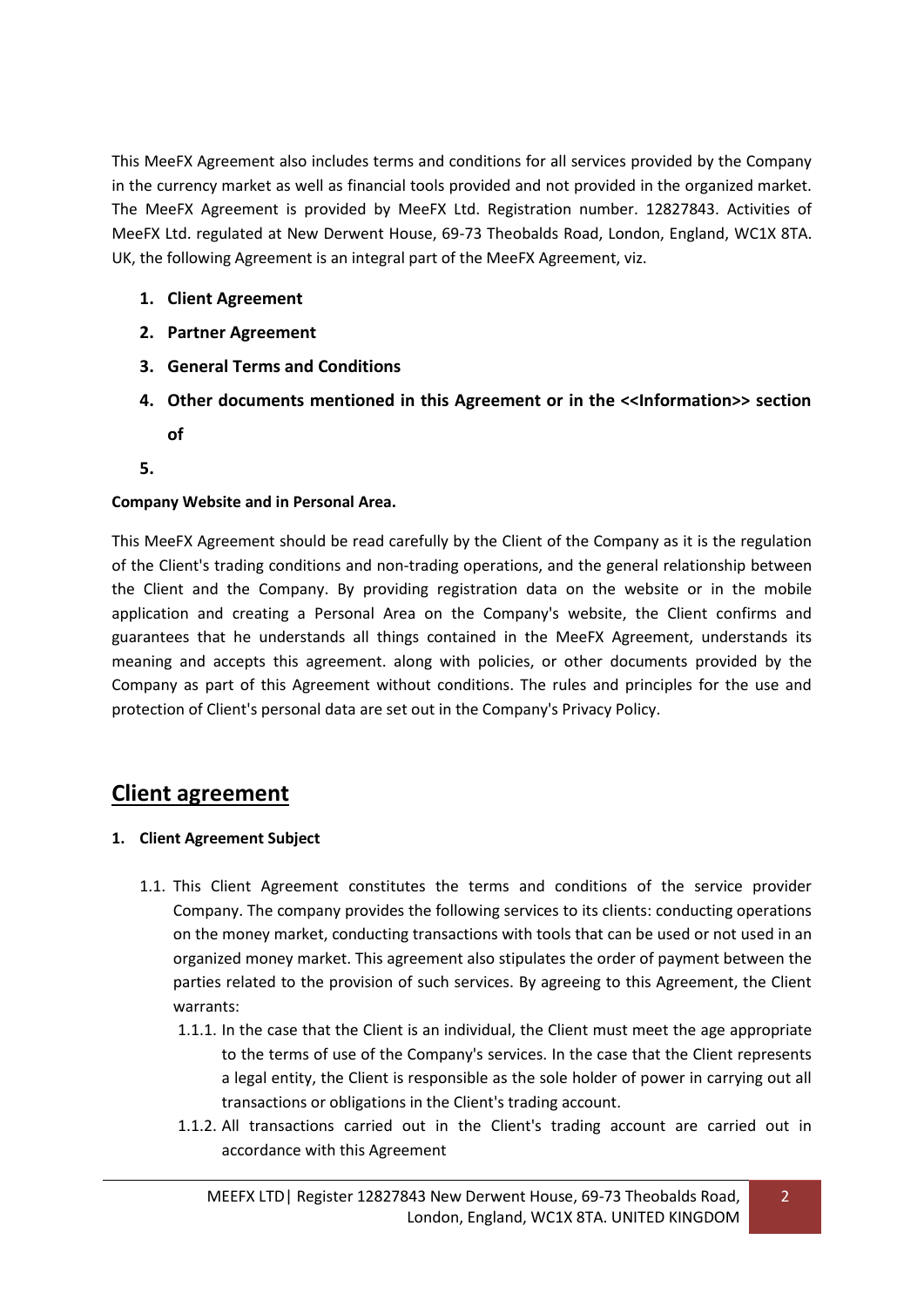1.1.3. If there is a change or modification of personal data or expired personal identity, then the client is obliged to notify the Company within 3 working days. Notifications must be sent via email accompanied by the client's full name, trading account number, telephone number, as well as a valid ID card or passport, as well as the client's residential address. This notification must be signed, then scanned and sent to email support@Meefx.comfrom the email registered by the client at the time of registration. The company has the right to request re-verification of documents to verify changes to client data because there are rules regarding valid client data. If there is a delay or failure to notify this change, then the Company may declare that the client has violated the Client Agreement and may result in the closing of the trading account. If the Client represents himself/herself, then the Client is required to personally send the data changes. If the Client represents a legal entity, the data changes are sent by an authorized person.

## **1.2. Client Representation**

- 1.2.1. The Client represents and warrants that he is free to enter into this Agreement, to perform each of the terms and agreements contained herein and that he is not restricted or prohibited, contractually or otherwise, from entering into or performing under this Agreement and that its performance and performance under this Agreement is not a breach or breach of any other agreement between the Company and another person or entity.
- 1.2.2. The Client understands and expressly agrees that the Company will exercise its right to monitor the Client's activity and verify the consistency of the Client's behavior and trading activity on the trading terminal provided by the Company.
- 1.2.3. The Client further declares that he understands and agrees to all the terms and conditions of this Agreement.

## **2. Company Service**

- 2.1. The term "Services from the Company" refers to any interactive service or software provided by the Company, which enables the Client to:
	- 2.1.1. Connecting the Company with third parties authorized to receive information and/or quotes from the Company or authorized third parties;
	- 2.1.2. Conduct transactions on the money market through the Company using the MetaTrader 4.0 software, Including using electronic data between the Client's computer (or other device) connected to the internet within the Company's official network;
- 2.2. By agreeing to this Agreement, the Client confirms that he has read all the terms and conditions of this Agreement and agrees that the Client can only place orders from the trading terminal and through the live chat service of the Company.
- 2.3. The company's services include the Metatrader 4 and Metatrader 5 software packages, technical analysis tools and third party services offered in conjunction with the Company's services.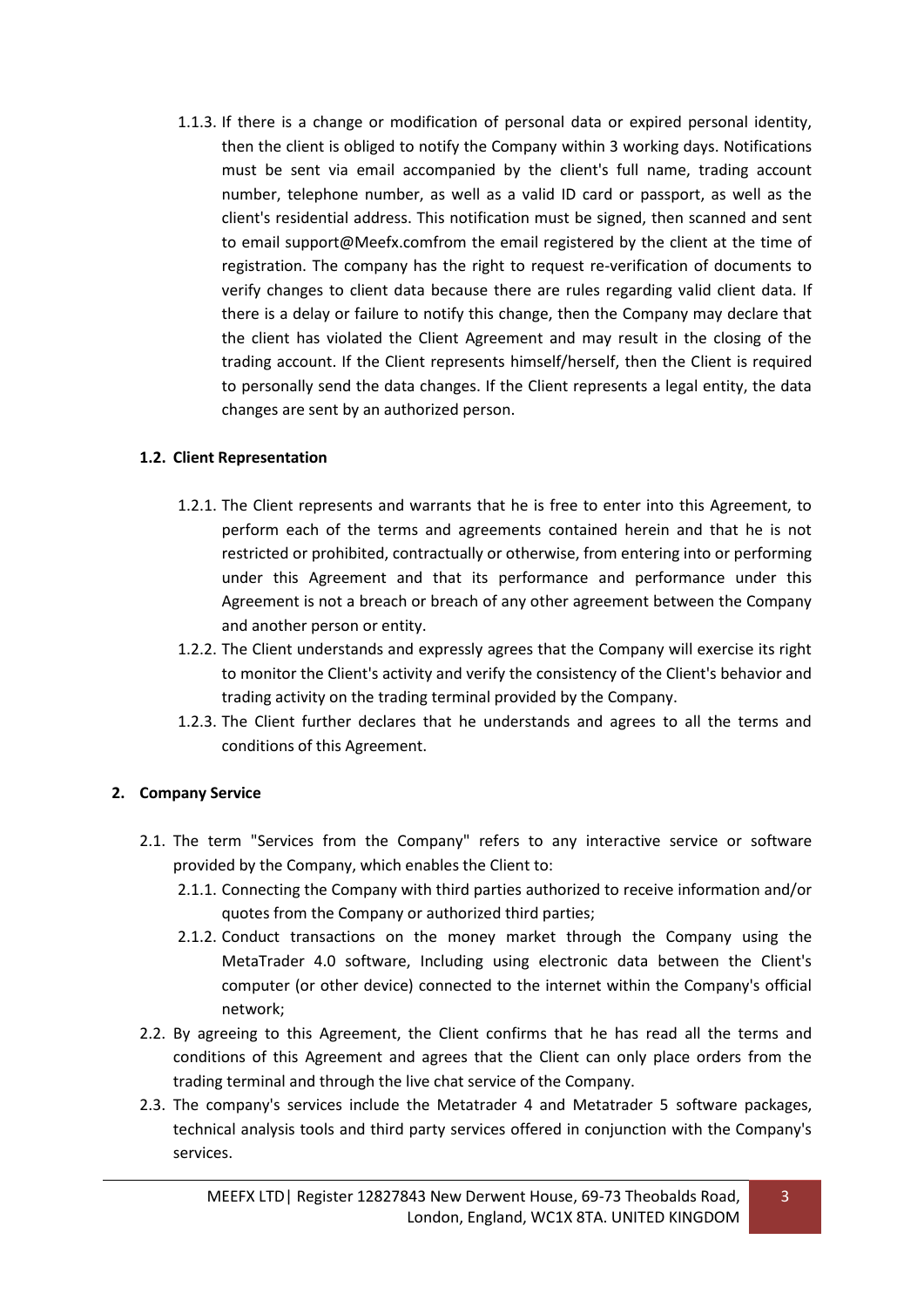- 2.4. The Client agrees that the Company may modify, add, change the name or continue to use the services of the Company in connection with this Agreement without prior notice. The Client also agrees that this Agreement may be modified, added or renamed in the future in addition to the services already provided by the Company.
- 2.5. The Company only executes the Client's orders, and does not provide recommendations, or asset management calculations.
- 2.6. The Company is not responsible (unless specified in this Agreement) for the following:
	- 2.6.1. Track trading operations and provide such information to the relevant Client;
	- 2.6.2. Closing orders from Clients;
	- 2.6.3. Attempt to execute orders from quotes different from the quoted price in the MetaTrader 4 trading terminal.
- 2.7. The services of the Company do not include providing recommendations or information that can induce the Client to make a transaction. In exceptional cases, the Company has the right to provide information, recommendations or advice to clients, but in this case the Company is not responsible for any consequences of the recommendations or suggestions given. Although the Company has the right to close or refuse the Client's open positions, all trading transactions made by the Client as a result of correct information and/or errors can still occur and become a matter of concern for both the Client and the Company.
- 2.8. The company is not a tax agent, and acts under Belize law. Clients are obliged to manage their own taxes and / or other obligations unilaterally and according to the laws in force in their respective countries.
- 2.9. The Company has the right to refuse requests for withdrawal of funds from deposits made by the Client in case trading activities and communication with the Company are deemed inappropriate and inappropriate.
- 2.10. No actual supply of currency or CFD asset base is created during trading operations. All
- 2.11. profit and loss will be deposited / deducted from the balance in the Client's trading account immediately after the order is closed.

## **3. Orders and Requests**

- 3.1. Complete information about these sata trading conditions can be found at www.MeeFX.com in the "Trading" section. The Company has the right to change the trading conditions with prior notice as referred to in point 7.3.
- 3.2. Orders and requests from Clients
	- 3.2.1. During trading operations, the following execution methods will be set:
	- 3.2.2. "Market execution" method for Futures and stock CFDs;
	- 3.2.3. "Market execution" method for all trading tools on the Forex market
	- 3.2.4. The order of orders from Clients in the MetaTrader 4 terminal is as follows:
		- a) The client sends an electronic order;
		- b) Client terminal sends orders or requests to the server;
		- c) Provided that there is a stable connection between the Client terminal and the Server, the order will be accepted by the server and verified;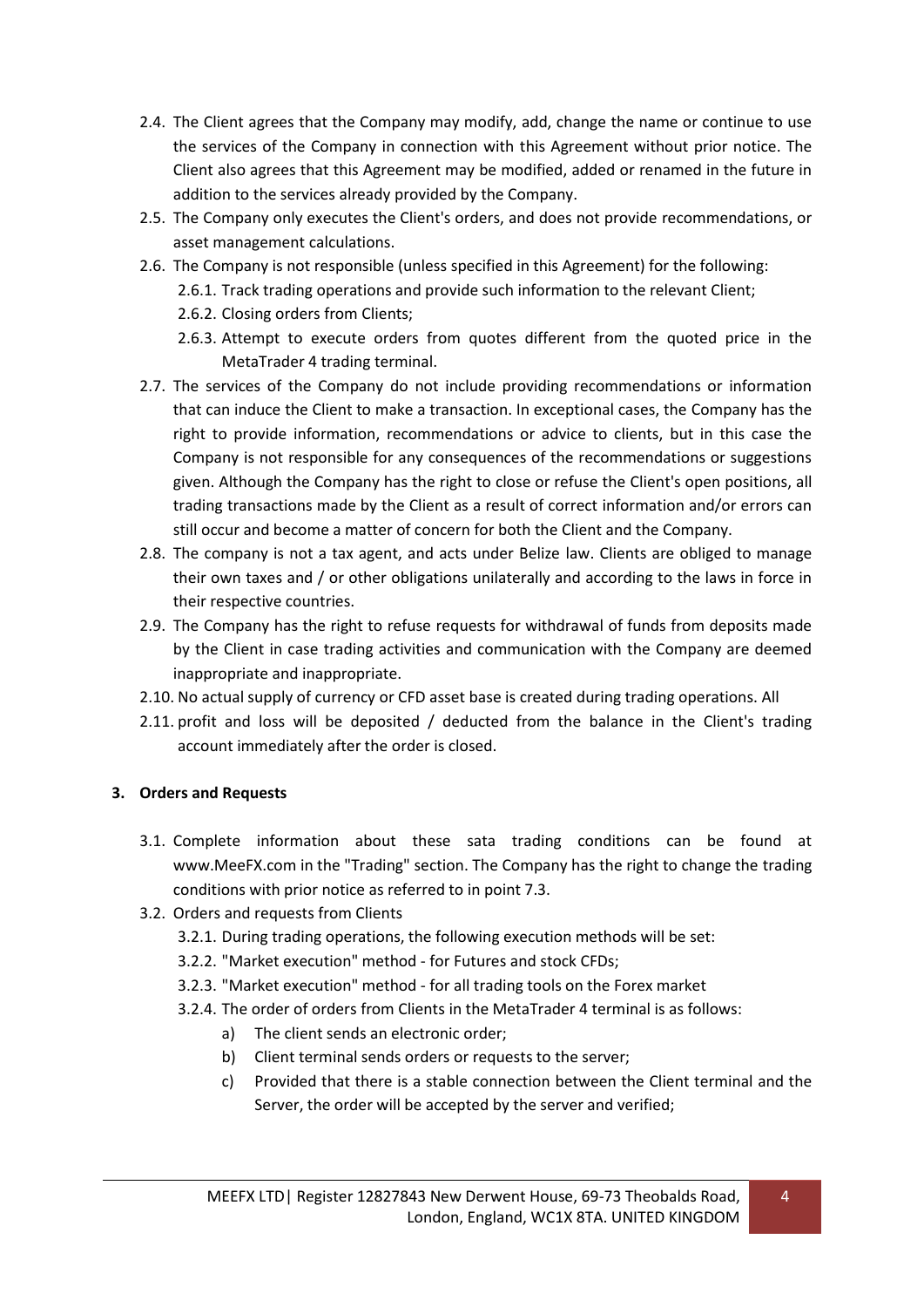- d) If the order is valid, it will be added to the queue. In this case the message "Please Wait for the Order to be processed by the server" will appear in the "Order" pop up of the Client terminal;
- e) The server returns the results of the order processing to the Client's terminal;
- f) Provided that there is a stable connection between the Client terminal and the server, then the Client terminal will receive order results or result processing requests.
- 3.2.5. Clients can cancel orders that have entered the queue as long as the order status is still "Order successfully received and being processed". In this case the Client must press the "Cancel Order" button. Apart from the above cases, all orders that have been placed in the MetaTrader 4 terminal cannot be canceled.
- 3.2.6. In case the order has reached the dealer and the order status has become "Order in progress" then the order cannot be cancelled.
- 3.2.7. Order processing time depends on the stability of the connection between the Client terminal and the Company's servers as well as the market conditions at the time the order was placed. The usual order process takes 1 to 5 seconds when the market is running normally. The order process can take longer if market conditions are unstable.
- 3.2.8. In case the quote of a trading instrument suddenly changes while the Company is processing an order from the Client, the Company has the right to use the new price (buy/sell). In such case, the order from the Client will be processed using the new (buy/sell) price.
- 3.2.9. An order request from a Client may be rejected for the following reasons:
	- a) The order has been received by the trading terminal before the first qoutes from the moment the market opens;
	- b) When market conditions are unstable; MeeFX Agreement 5
	- c) If the Client does not have sufficient margin. In this case the message "No qoutes" or "Insufficient balance" will appear in the Client's trading terminal;
	- **d) If the Client uses an Expert Advisor that requests more than 30 orders in one minute, the Company reserves the right to prohibit the use of the EA.**
	- e) For trading instruments with fixed spreads or fixed commissions for opening orders without spreads, the Company reserves the right to change to "Close only" mode and refuse requests to open new orders with the comment "Trade is disabled" in case the spread on the base contract exceeds the spread. which remains or exceeds the commission for opening orders.
- 3.2.10. A common way of sending orders and requests is through the MetaTrader 4 trading terminal. However, orders and requests can be sent via live chat and telephone.
- 3.2.11. In special cases where the use of the same IP address by different Clients can be a basis for consideration for the Company to determine that all orders placed by one IP Address come from one Client.
	- 3.2.12. Orders opened or closed when the quoted price is not in accordance with the market can be canceled for the following reasons: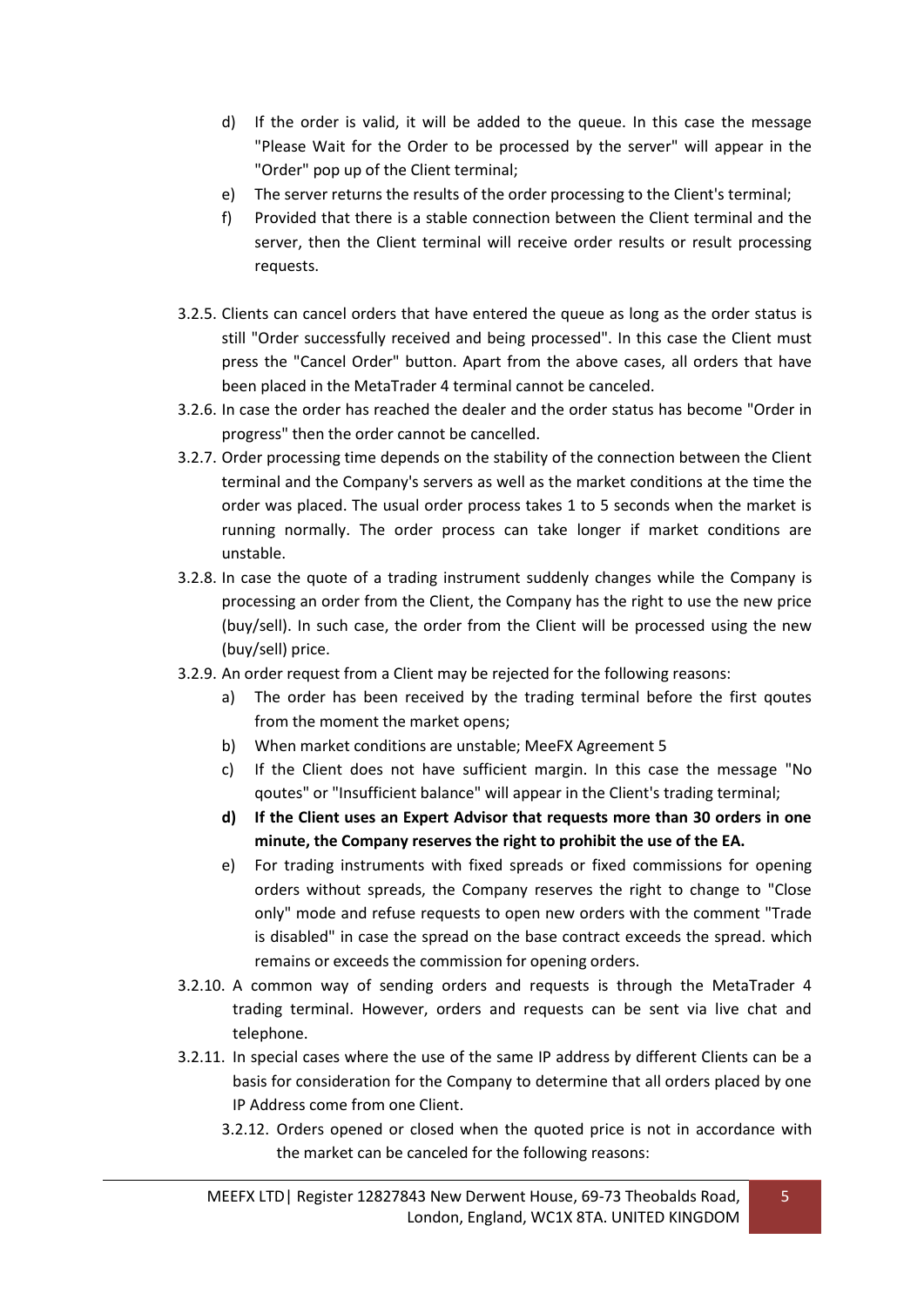- a) The order is opened when the quote price does not match the market price;
- 3.2.13. The Company prohibits the use of arbitrage strategies on linked markets (eg currency pairs on Forex and other currency instruments). If the Company discovers that the Client is using an arbitrage strategy whether manifest or hidden, then the Company has the right to cancel the order.
- 3.2.14. The Company reserves the right to cancel orders from the Client, if the Company finds that the orders do not comply with this Agreement.
- 3.2.15. The company has the right to cancel orders from clients if using the haging strategy

#### **3.3. Trading operations**

- 3.3.1. Buy orders are opened at the Ask price. Sell orders are opened according to the Bid price.
- 3.3.2. Buy orders are closed according to the Bid price. Sell orders are closed according to the Ask price.
- 3.3.3. Rollover position. Swap addition/subtraction from open orders is carried out from 23:59:00 to 00:10:00 trading terminal time MetaTrader 4. Swaps will be added/deducted for all orders opened from 23:59:00 to 00:00:00 MetaTrader trading terminal time
- 3.3.4. In case the trading contract on CFD has exceeded the limit (after the expiration date), then all orders to be executed in one contract will be closed at the last quoted price.
- 3.3.5. Under normal market conditions, the Dealer will keep the spread within the range specified in the contract specifications.
- 3.3.6. Spreads may increase if:
	- For all Clients of the Company without prior notice when market conditions differ from usual (on news);
	- For all Clients of the Company with prior notification of the renewal of contract specifications on the Company's official website;
	- For all Clients of the Company without prior notification in the event of force majeure;
	- For each order request that exceeds the volume limit during normal market conditions for the trading instrument listed in the contract specifications.
- 3.3.7. Spreads on trading accounts may widen before, during, and after the announcement of economic, political and other news that affects the market, there are differences in the time of market opening (on Monday), when market liquidity is low, and when market conditions indicate high spreads. For instruments with fixed spreads or fixed commissions, the Company reserves the right to increase the spread in case the spread in the general contract already exceeds the volume of the fixed spread.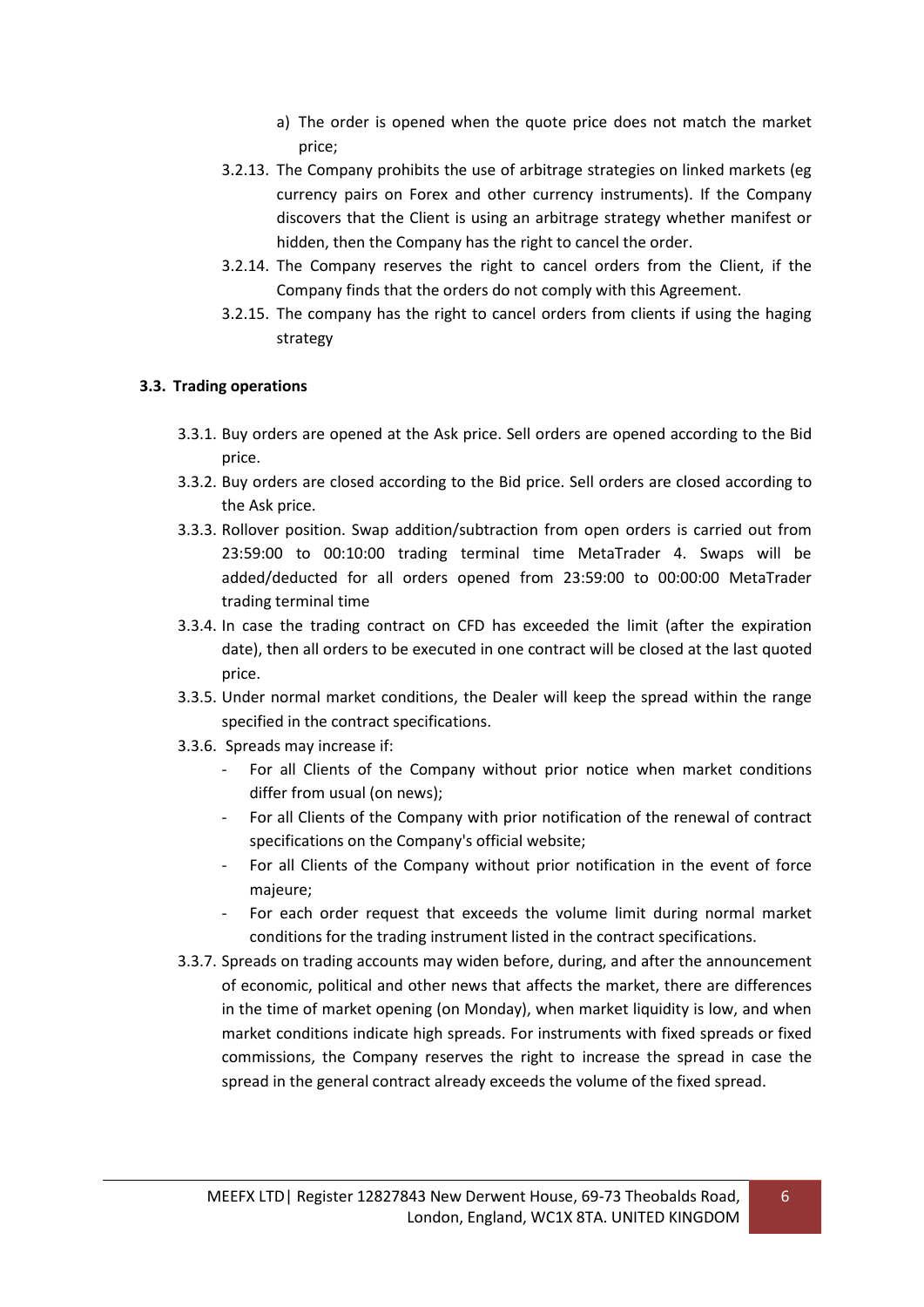#### **3.4. Open orders.**

- 3.4.1. The parameters that are required to submit an order are:
	- Instrument name;
	- The size of the order (order volume);
	- Order Type.
- 3.4.2. In order to open an order through the Client's trading terminal without using an Expert Advisor, the Client must press the "Buy" or "Sell" button at the moment when the quotes provided by the Company are considered satisfactory.
- 3.4.3. In order to open an order in the Client's trading terminal when the Client uses the Expert Advisor, an order must be made to execute the trade according to the quotes provided by the Company.
- 3.4.4. Order opening process
	- a) When the Client opens a position for an order to reach the server, an automatic check of the trading account for the calculation of the margin level for opening an order position is carried out. If a suitable margin level is found, the order can be opened. If the margin level is judged to be insufficient, the order will not be opened, and a notification of the balance requirement will be generated on the server.
	- b) If it is found that the use of trading tools in "Market Execution" is found, it is possible that the quotes for opening orders may differ from those ordered by the Client.
	- c) The note regarding the order of opening orders contained in the log-file of the server states that the order from the Client has been processed, and the order has been opened. A ticker will be provided for each order opened via the trading terminal.
	- d) The request for opening a position order sent for processing by the server before the first quote appears in the trading terminal at the time of market opening will be rejected by the server. In this case an error will appear in the Client's trading terminal with the words "No qoutes/trading is forbidden". If it turns out that the Dealer made a mistake by processing the order opened by the Client at the time of market closing on the previous day, the Company has the right to cancel the order. In that case, the Company is obliged to provide information regarding order cancellation to the relevant Client

## **3.5. Close order**

- 3.5.1. In order to close an order through the Client's trading terminal without using an Expert Advisor, the Client must press the "Close" button at the same time when the quotes offered by the Company are considered satisfactory.
- 3.5.2. In order to close an order from the Client's trading terminal using an Expert Advisor, an order closing request must be made according to the current quotes.
- 3.5.3. "Stop Loss" and/or "Take Profit" orders can be used to close orders.
- 3.5.4. Order closing process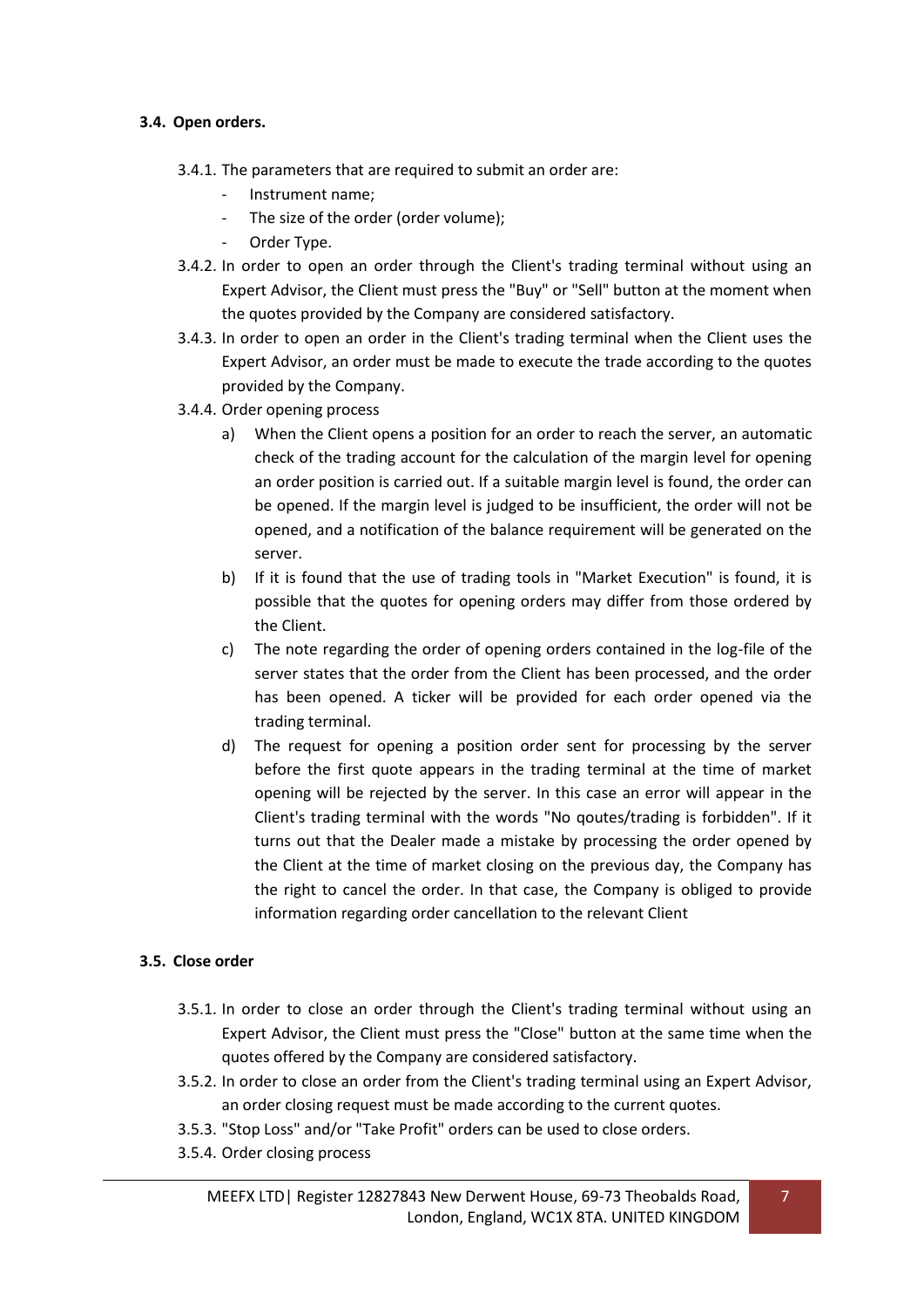- a) If in the list of open orders from one trading account it is found that there are two or more orders in locked positions, then during the process of closing the order position, the "Close by" option will appear from the list of "Type" orders. After the Client selects one or more open order positions, the option to close the order will appear. After marking which orders you want to close from the order list, an active "Close" button will appear. By clicking the button, the Client will close one of the positions of the order with the same or different volume which is currently locked. In the case that a position with a smaller order volume than a position with a larger volume has been closed, and there is an open position in the opposite direction of the still open order,
- b) If in the list of open orders from one trading account it is found that there are two or more orders in locked positions, then during the process of closing the order position, the option "Multiple Close by" will appear from the list of "Type" orders. After selecting an order from the list of order positions, an active "Multiple Close by" button will appear. By pressing this button, the Client closes all locked positions. In the case of a new order position that remains open in the direction of a larger quote, the order will receive a new ticker. Important: "Close" and "Multiple Close by" functions do not operate for trading instruments with floating spreads.
- c) When a record of closing an order position is recorded in the log-file, the closing of the Client's order has been processed.
- d) If a request to close a position order has been made for processing before the first quote appears in the Client's trading terminal at the moment of market opening, the order will be rejected by the Dealer. A message "No price" will appear in the Client's trading terminal. The Company reserves the right to cancel an order from a Client if the Dealer made a mistake by processing a request for closing an order position with quotes from the previous day. In such case, the Company is obliged to provide information regarding order cancellation to the relevant Client.
- e) If the "Market Execution" type is used as one of the trading tools, the qutes for closing the order position may differ from those ordered by the Client.

## **3.6. Automatic closing of positions.**

- 3.6.1. If the Margin level is lower than 30% in the Client's trading account, a Margin Call will appear. The Company reserves the right but is not responsible for closing the Client's order position. The decision to close an order position is made by the server.
- 3.6.2. The Company reserves the right to close the Client's open positions without prior notice if the Margin level is below 20% of the standard Margin requirements to keep the order position open.
- 3.6.3. The balance in the Client's trading account is fully controlled by the server, in the event of an event as described in point 3.6.2. of this Client Agreement to execute order closing automatically (Stop Out). A stop out is executed when a quote from the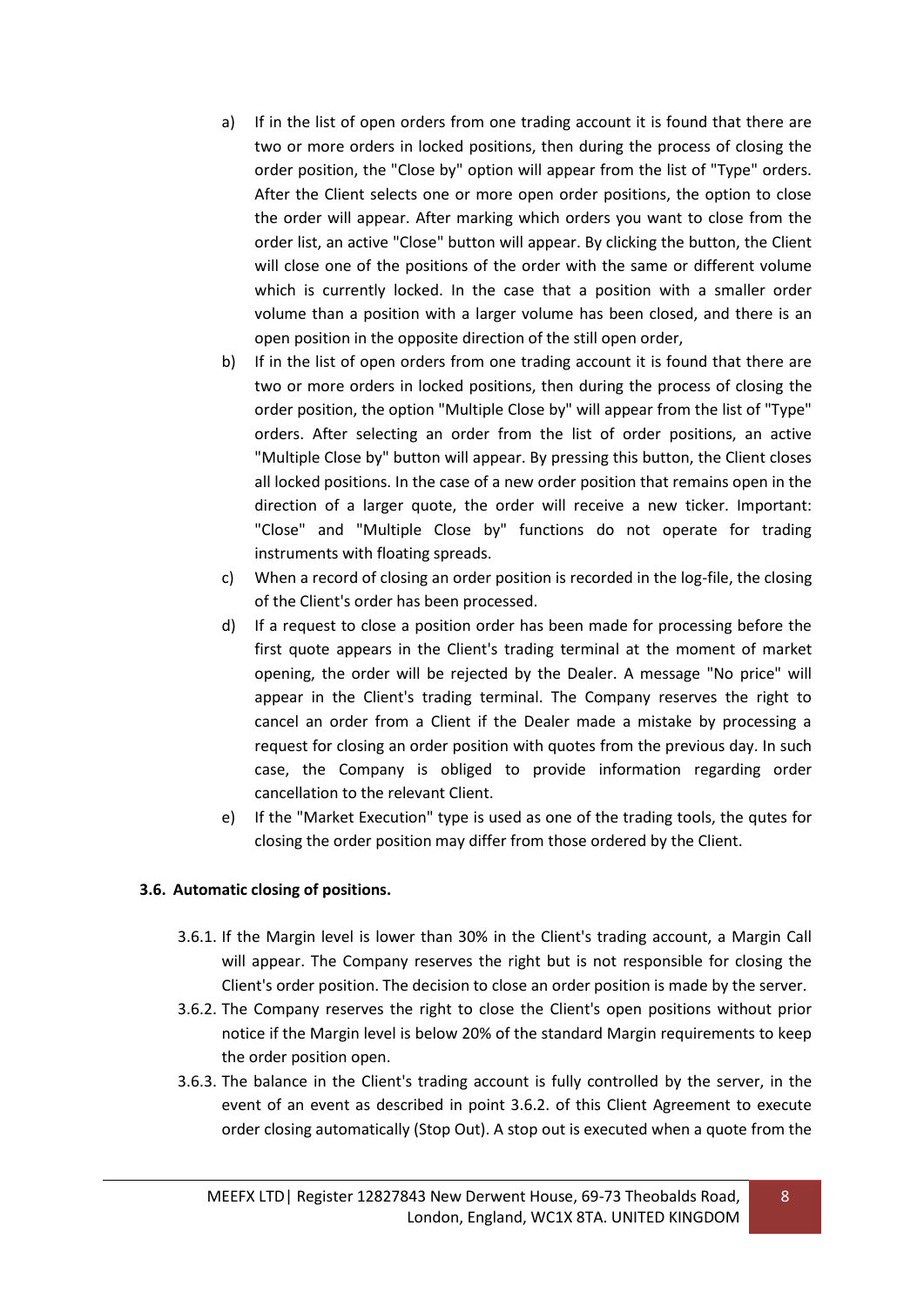market occurs based on the order made by the Client. Closing orders are automatically recorded in a log-file on the server with a "Stop Out" note.

- 3.6.4. In the order execution conditions section as described in point 3.6.2 of this Client Agreement, where the Client has several open orders, the first closed position will result in the largest loss.
- 3.6.5. When the order closing process is automatically executed and causes the balance in the Client's trading account to be negative, the Company will add compensation to the Client's trading account, so that the balance in the Client's trading account becomes 0. But in special cases (when the Company considers the Client's actions intentional) then The Company reserves the right to demand payment of compensation from the Client.
- 3.6.6. If the Company has good reason and believes that the Client operates two or more trading accounts with different registration data (example: opening opposite orders on the same trading instrument left open during the weekend, or during the active period of the trading session), then The Company reserves the right to take balances from other Client's trading accounts in order to reduce losses that exceed the balance of the trading account experiencing Stop Out.
- 3.6.7. In the case of a Balance Fix occurring on the Client's trading account, the funds compensated by the Company will be deducted from the total amount of Cashback commission that will be paid on the day the case occurs.

#### **3.7.Changes in leverage**

- 3.7.1. Clients can change leverage only once within 24 hours. For security reasons of the trading operations performed by the Client, it is not possible to make changes to the Leverage if the trading account of the Client is still active (there are still open orders).
- 3.7.2. The Company reserves the right to change the Leverage on the Client's trading account at any time without prior notice, based on the standard Leverage limit of the total equity in accordance with table 1 in accordance with point 7.3.
- 3.7.3. The Company reserves the right to apply point 3.7.2 for positions that are still open and also positions that are opened again. Maximum Leverage up to
	- **1: 2000 \$1,000 (US Dollar) 1,000 € (euro)**
	- **1: 1000 \$2,000 (US dollar) 2,000 € (euro)**
	- **1: 500 \$5,000 (US dollars) 5,000 € (euro)**
	- **1: 200 \$100,000 (US dollars) 100,000 € (euro)**
	- **1: 100 No limit No limit**
	- **1:50 No limit No limit**
- 3.7.4. In order to minimize the Client's risk at the time of market opening on Monday, in case the Client maintains an open order position during the weekend, the Company reserves the right to change the Leverage to a lower level and change the Margin requirement to keep the order position open.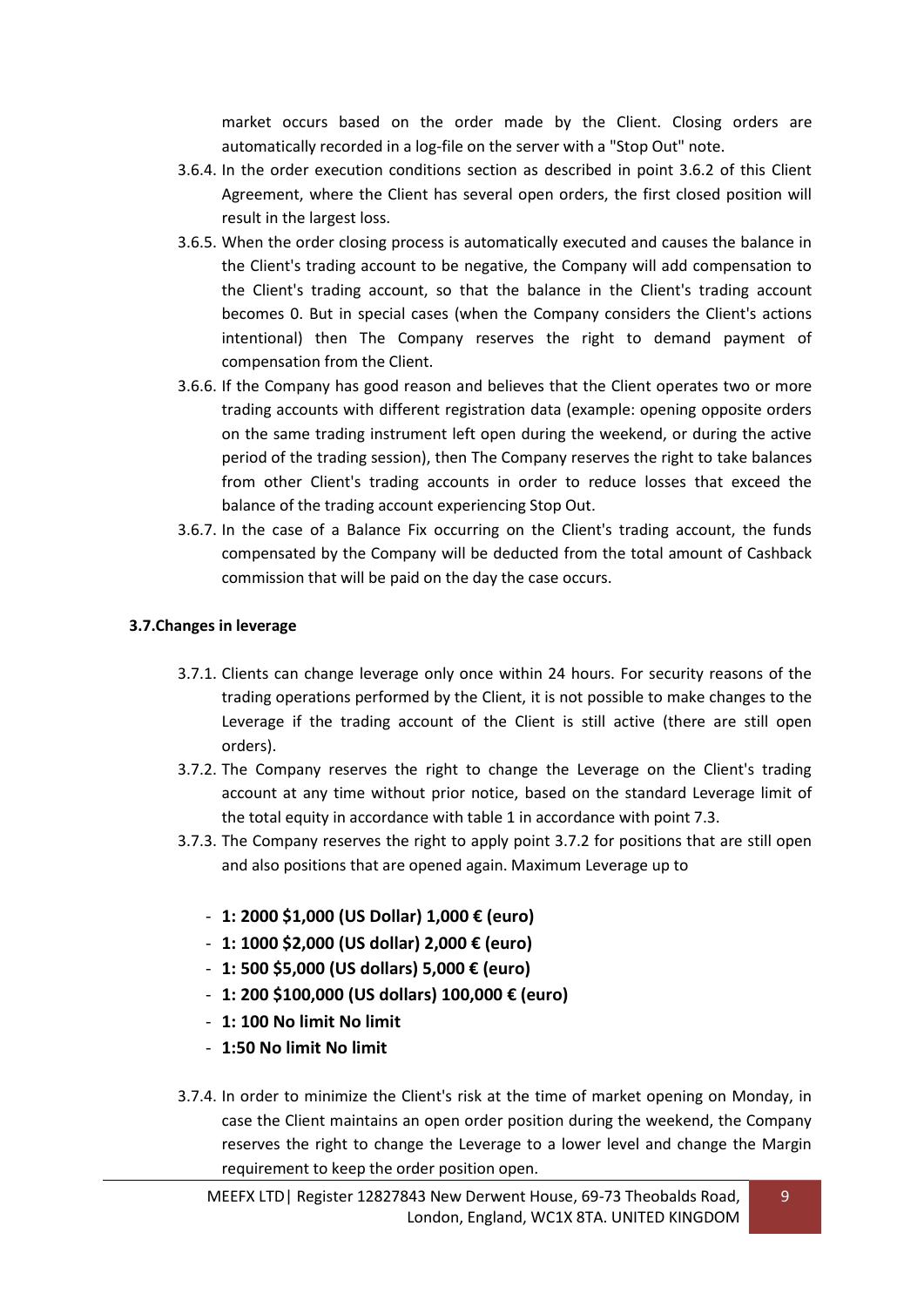#### 3.7.5. The leverage for trading metals and CFDs on all trading accounts is:

- **1:333 for Silver and Gold;**
- **1:100 for Palladium and Platinum;**
- **1:100 for CFD and Crypto**
- **1:10 for stock;**

For Silver, Gold, Palladium, Platinum, CFDs and Shares, the leverage should not be more than stated in 3.7.3.

#### **4. Order description**

#### **4.1. Order types in the MeeFX Trader trading terminal.**

- 4.1.1. The following are the types of orders for opening positions (including pending orders) contained in the MeeFX Trader trading terminal, namely:
	- a) Buy Stop" Expect to open a "buy" position with a quote higher than the current offered quote for opening a "buy" order position;
	- b) "Sell Stop" -Expect to open a "sell" position with a quote lower than the current offered quote for opening a "sell" order position;
	- c) "Buy Limit" expect to open a "buy" order position with a quote lower than the current offered quote for opening a "buy" order position;
	- d) "Sell Limit" expect to open a "sell" order position with a quote higher than the current offered quote for opening a "sell" order position. The following order types can be used to close an order position, namely:
	- e) "Stop Loss" expects to close previously opened order positions at quotes that the Client feels are less favorable than when the quote offers the Client to open an order position;
	- f) "Take Profit" expects to close previously opened order positions at quotes that the Client feels are already profitable, as opposed to when the quote offers the Client to open an order position;.

#### **4.2.Position opening period and order validation period**

- 4.2.1. Requests, modifications and deletions of orders made by the Client can only be made during the trading period and using the allowed trading instruments. The trading schedule for each trading instrument can be seen in the contract specifications.
- 4.2.2. In the event of unstable conditions in the market, trading with certain trading instruments may be temporarily suspended until market conditions stabilize.
- 4.2.3. All pending orders including "Stop Loss" and "Take Profit" will receive GTS status ("Good Till Canceled") for an indefinite period of time. The Client has the right to determine the date and expiration date of the validity of the order placed by the relevant Client and also the time in the "Expiry" column.

#### **4.3. Conditions for placing orders.**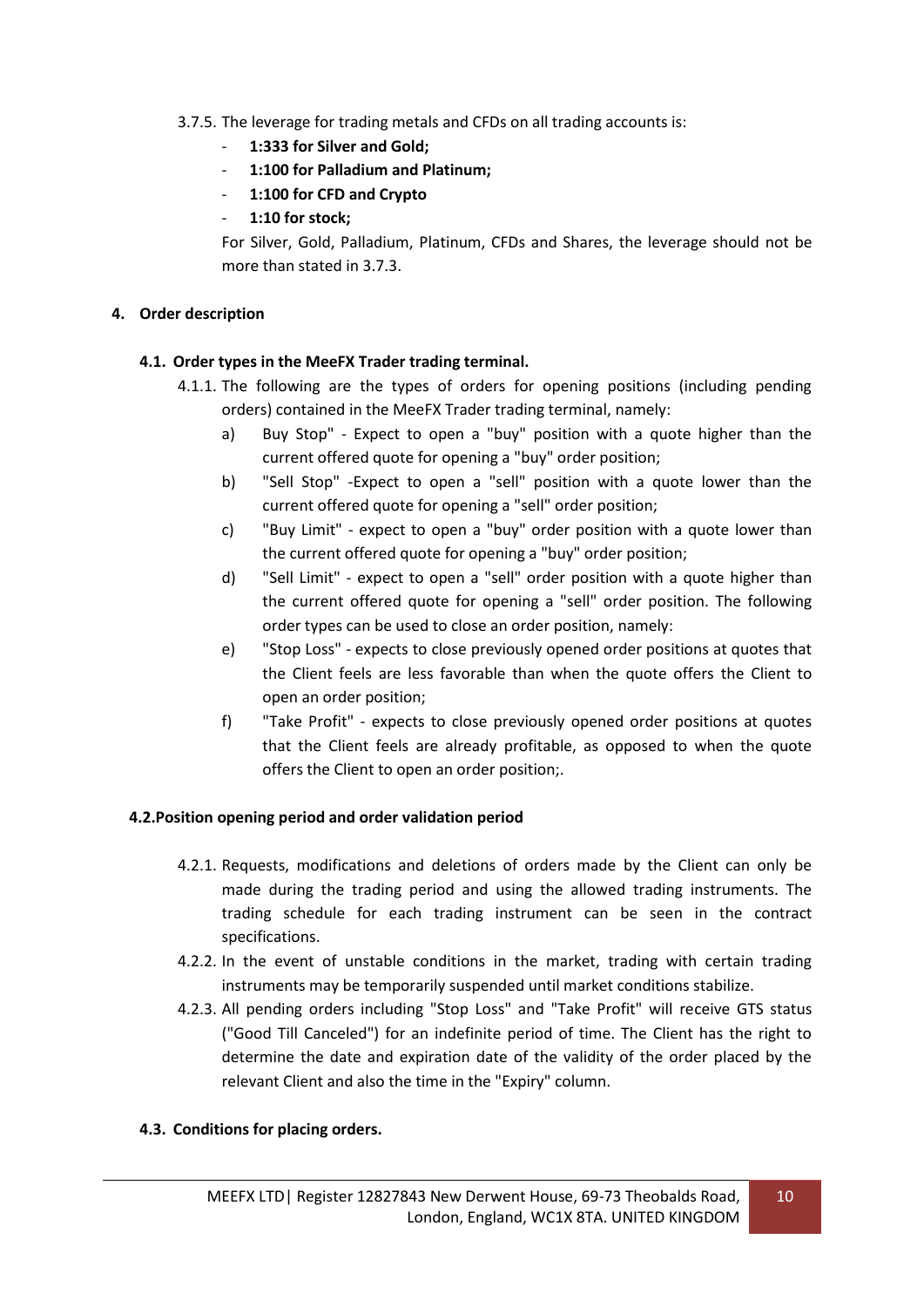- 4.3.1. When the Client makes an order request for a Pending Order, the following parameters must be specified:
	- a) Trading instrument name;
	- b) Volumes or lots;
	- c) Order type (Buy Stop, Buy Limit, Sell Stop, Sell Limit);
	- d) Order levels.
- 4.3.2. In addition to the parameters that the Client must specify in placing a pending order, there are optional parameters declared in the Order, such as the following:
	- a) The Stop Loss level of the pending order with a value of 0.0000 means that the Client has not placed a Stop Loss (or emptied due to incorrect filling of the previous order request).
	- b) The Take Profit level of the pending order with a value of 0.0000 means that the Client has not placed a Take Profit (or emptied due to incorrect filling of the previous order request).
	- c) Time and date of validity of pending orders.
- 4.3.3. The trading server may refuse a pending order request from a Client if:
	- a) One or more values of the required parameters have not been filled in or there is an error in the input;
	- b) If a pending order is placed in the Client's trading terminal without using an Expert Advisor, it will
- 4.3.4. an error message appears: "Invalid S/L or T/P". When the Client places orders for open "Stop Loss" and "Take Profit" positions, the following parameters must be specified:
	- a) Ticker of open order positions for each order;
	- b) Order value "Stop Loss" 0.0000 means that there are no pending orders for "Stop Loss" (or deleted automatically by the system due to an error in entering the previous data).
	- c) The value of the "Take Profit" order of 0.0000 means that there are no pending orders for "Take Profit" (or deleted automatically)
- 4.3.5. automatically by the system due to an error in entering the previous data). Orders of any of the above types of pending orders cannot be placed closer than the currently offered quote point value. The minimum distance in points from the current offered quote value (pending order level) for each trading instrument is stated in the contract specifications on the Company's official website.
	- 4.3.5.1. If the order is executed in volatile market conditions, the Stop level can be increased.
- 4.3.6. A request for closing or modifying an order position, in case the current offered quote is closer to the S/L or T/P than to the "Stop Level" value will be rejected by the system with the following message: "Modification is disabled. Because the order is too close to the quote current market offers" or "No quote".
- 4.3.7. Requests to set, modify or delete pending orders in case the quotes are closer to the S/L or T/P value than to the "Stop Level" value will be rejected with the following message: "Invalid S/L or T/P" or " No quotes".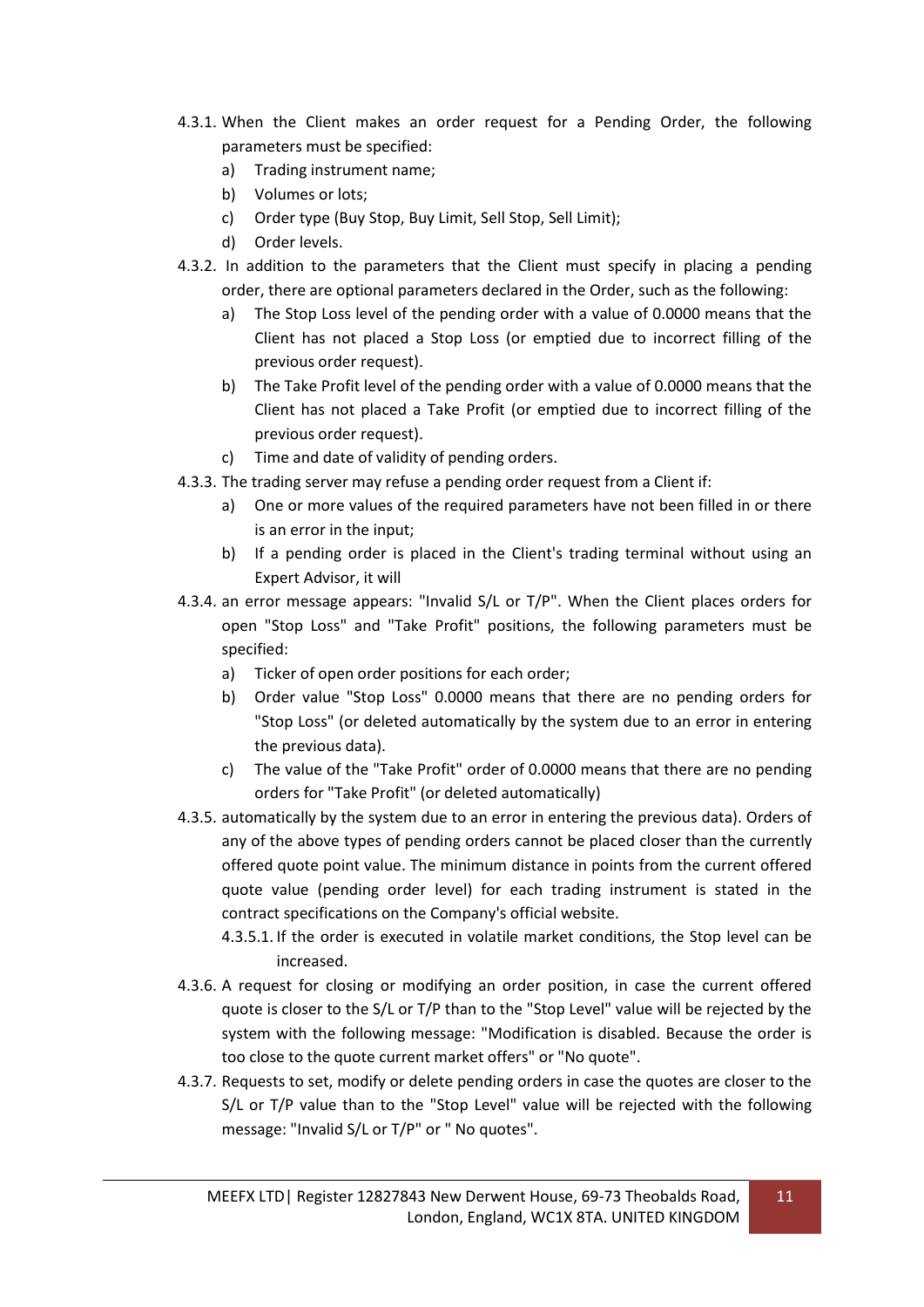- 4.3.8. When a record of a pending order appears in the server log file, it means that the Client's pending order has been processed, and the order will be placed.
- 4.3.9. All pending orders will receive a ticker.
- 4.3.10. If an order for placement is accepted for processing before the first quote appears in the trading terminal, it will be rejected by the trading server. The message "No price/Trading is forbidden" will appear in the Client's trading terminal.

#### **4.4. Modification or deletion of orders.**

- 4.4.1. When the Client sends an order to modify the parameters of the order or pending order (the value of the pending order, Stop Loss and Take Profit for this pending order) the following parameters are required:
	- a) tickers;
	- b) Order levels;
	- c) Order value "Stop Loss" 0.0000 means the order for Stop Loss has not been placed (or deleted due to an error entering the value); The trading server has the right to cancel the order if one or more incorrect values of the required parameters are entered. In this case the "Modify" button is not active.
- 4.4.2. When the Client sends a request to modify the "Stop Loss" and "Take Profit" orders of the currently open position, the following parameters are required:
	- a) Ticker for open order positions;
	- b) Order value "Stop Loss" 0.0000 means the order for Stop Loss has not been placed (or deleted due to an error entering the value);
	- c) Order value "Take Profit" 0.0000 means the order for Take Profit has not been placed (or deleted due to an error in entering the value);
- 4.4.3. When a Client sends a request to delete a pending order, the Client is required to select the ticker of the order to be deleted.
- 4.4.4. When a record of a modification or deletion of an order appears in the server logfile, the order from the relevant Client (modifying or deleting an order) will be processed.
- 4.4.5. The trading server may refuse a request to modify or delete an order if the order has already been sent before the first offer quote appears at the opening of the market in the Client's trading terminal. If the Dealer continues to process the order from the Client, the Company can cancel the order (modification or deletion of the order). The Client will receive advance notice of this by the Company's internal E-mail or message in the Client's trading terminal.

#### **4.5. Order execution**

- 4.5.1. Orders will be processed through the following stages:
	- a) Sell Stop Order where the Bid/Buy price at the quote is equal to or less than the order level;
	- b) Buy Stop order where the Ask/Sell price quote is equal to or higher than the order level;
	- c) Sell Limit order where the Bid/Buy quote is equal to or higher than the order level;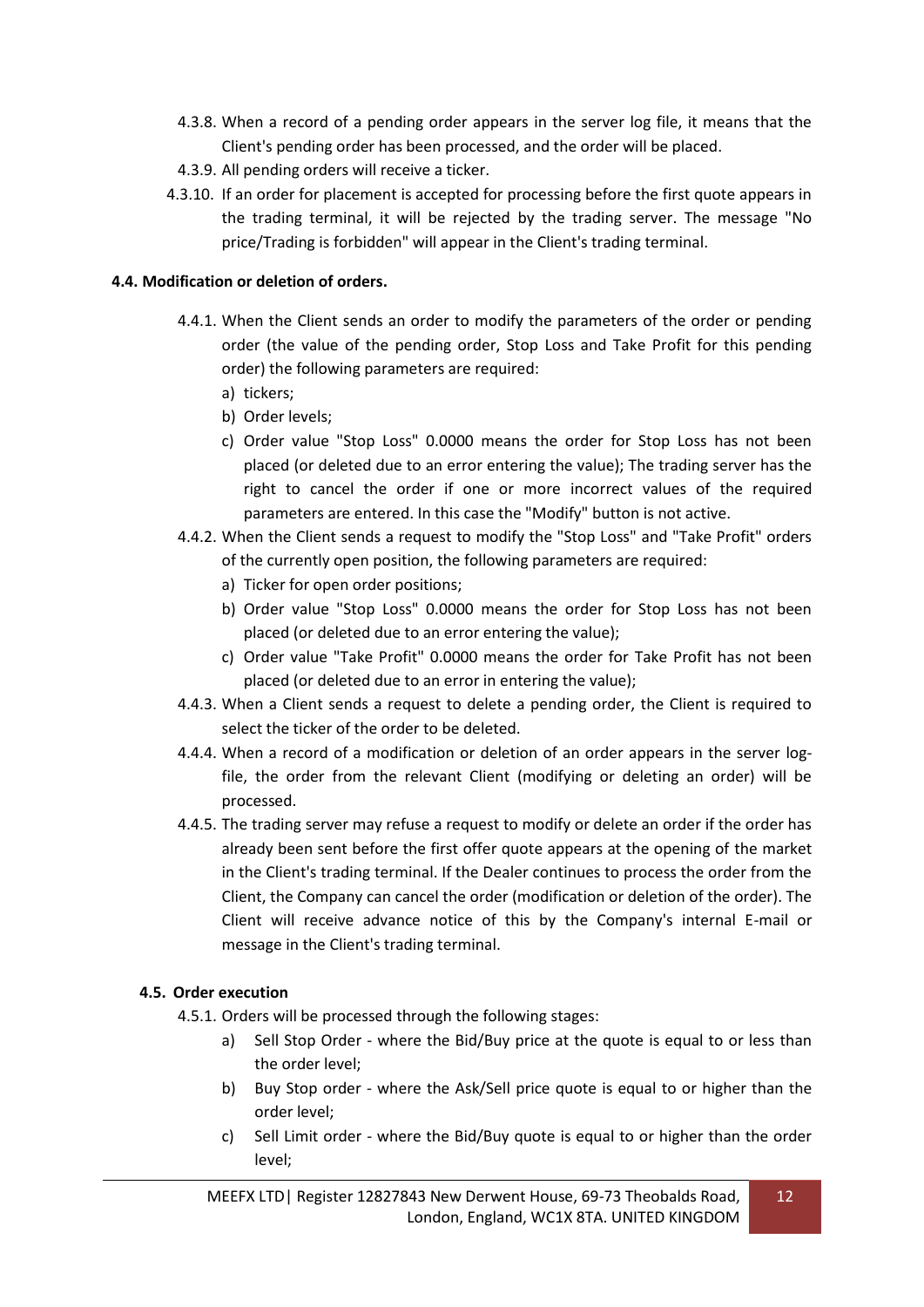- d) Buy Limit order where the Ask/Sell price quote is equal to or lower than the order level;
- e) Take Profit order to open a buy order position where the Bid/Buy price quote is equal to or greater than the order level;
- f) Stop Loss order to open a buy order position where the Bid/Buy price quote is equal to or lower than the order level;
- g) Take Profit order to open a sell order position where the Ask/Sell price quote is equal to or lower than the order level;
- h) Stop Loss order to open a sell order position where the Ask/Sell price quote is equal to or greater than the order level.
- 4.5.2. In the case where there is a difference between the quoted market price and the quote price when the order is executed, the order execution will be determined by the following rules, namely:
	- a) If the value of the pending order "Take Profit" is included in the quote difference at the time of order opening, then when the order is opened, the pending order "Take Profit" will be cancelled. In such cases, the Company will add a message: (T/P canceled because of the price gap);
	- b) The pending order "Take Profit" will be executed according to the quote at the time of opening the order;
	- c) A "Stop Loss" order with a level in the price gap is executed at the initial quote after the price gap. In this case, a note will be added to the comment (sl gap/slip);
	- d) Pending "Buy Stop" and "Sell Stop" orders are executed at the initial quoted price after the price gap. In this case, a note will be added to the comment (started gap/slip);
	- e) Pending orders "Buy Limit" and "Sell Limit" will be executed according to the quotes ordered. In such cases the Company will add a message in the comments (started/gap);
	- f) If the quote difference reaches 300 pips and there is a profit from the order recorded in it, the Company reserves the right to limit the profit from the order to a maximum of 300 pips. In certain cases where there is a small difference in quotes, the order will be executed normally according to the requested order.
		- g) Buy and Sell orders are usually executed at the initial quote after the price gap. If an order is executed at the prevailing price before the gap, the Company reserves the right to reconsider the order data and execute it at the initial quote after the price gap.
		- h) Buy and Sell orders can be closed with an initial quote after the price gap.
- 4.5.3. a) In case of stable market conditions the price quotes of the Client's orders will be executed by the Company in accordance with the order's request from the Client.
	- b) In case the order is executed by the Company in unstable market conditions, the quote price of the order execution may differ from the order request from the Client, whether it is in the Client's favor or not. In this case, the order will be accompanied by a "slip" comment.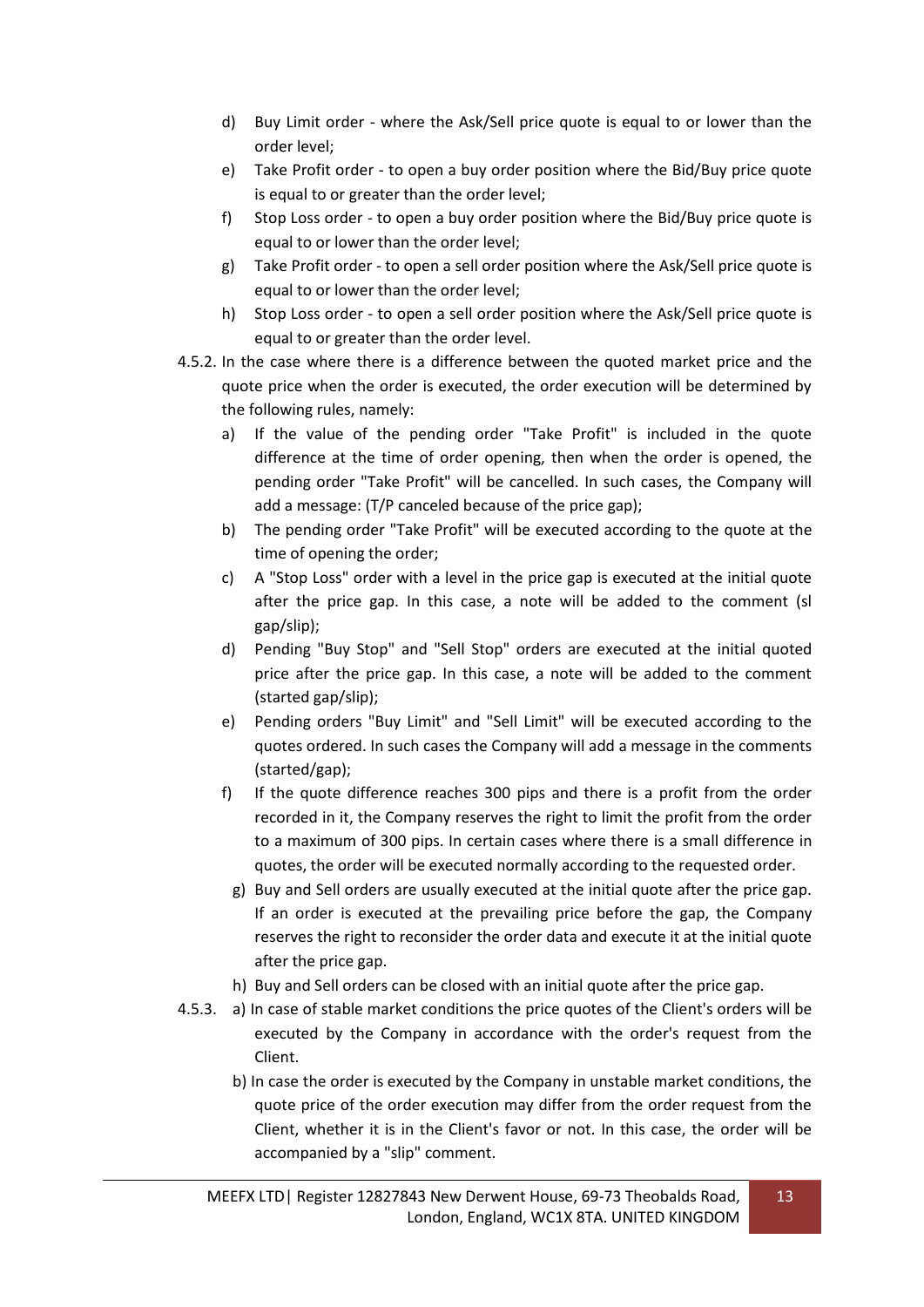- 4.5.4. If this condition is found continuously in the client's account:
	- a) Margin level cannot exceed the limit of the consequence of the leverage ratio set in the trading account;
	- b) 60% or more of the total volume placed on one trading instrument and position orders in the same direction (sell or buy);
	- c) This order has been requested within 24 hours before the market closes. The Company reserves the right to set "Take Profit" for the order if it is included in the Ask/Sell order position at the time of market closing for the trading instrument minus one point (if the order is a sell order) or if it is included in the position of the Bid/Buy order at the time of market closing for the trading instrument one point is added (if the order is a buy order).

#### **5. Deposit/withdraw funds**

- 5.1. Deposit funds to the Client's trading account
	- 5.1.1. The Client can deposit funds into his trading account through the payment methods and systems available in the Personal Area.
	- 5.1.2. If the fund deposit is not executed automatically, then the fund deposit request will be carried out by the finance department of the Company within 2 working days after the fund deposit request is made.
- 5.2.Withdrawing funds from the Client's trading account
	- 5.2.1. The client can withdraw funds from his trading account only using the payment system already used in point 5.1.1.
	- 5.2.2. In cases where the deposit of funds to the Client's trading account is made through various payment systems, then the withdrawal of funds from the Client's trading account must also use various payment systems according to the deposit of funds with the withdrawal amount and the amount of deposited funds must be the same from each payment system. .
	- 5.2.3. In special cases (such as force majeure, termination of the use of the payment system, and other matters), the Company has the right to refuse requests for withdrawal of funds using the payment system. Depending on the circumstances in which the case is considered one of the cases.
	- 5.2.4. In accordance with the Company's policy on withdrawing funds, withdrawal requests are processed within 2 working days after receiving the request for withdrawal of funds.
	- 5.2.5. The Company at its sole discretion may request information from the Client about the sources of income and sources of funds in order to verify the legitimacy of the Client's deposits and withdrawals and to comply with applicable regulations.
	- 5.2.6. If funds are deposited into a trading account by credit card at least once, then withdrawals from the trading account can only be processed into the credit card for one year since the last deposit made via the credit card.
	- 5.2.7. If funds are deposited via Credit Card into the Client's trading account, then the Client is required to upload a photo/scan of the Credit Card used for the process of withdrawing funds from the Client's trading account. The photo/scan of the Client's Credit Card must contain the first 6 digits and the last 4 digits of the Credit Card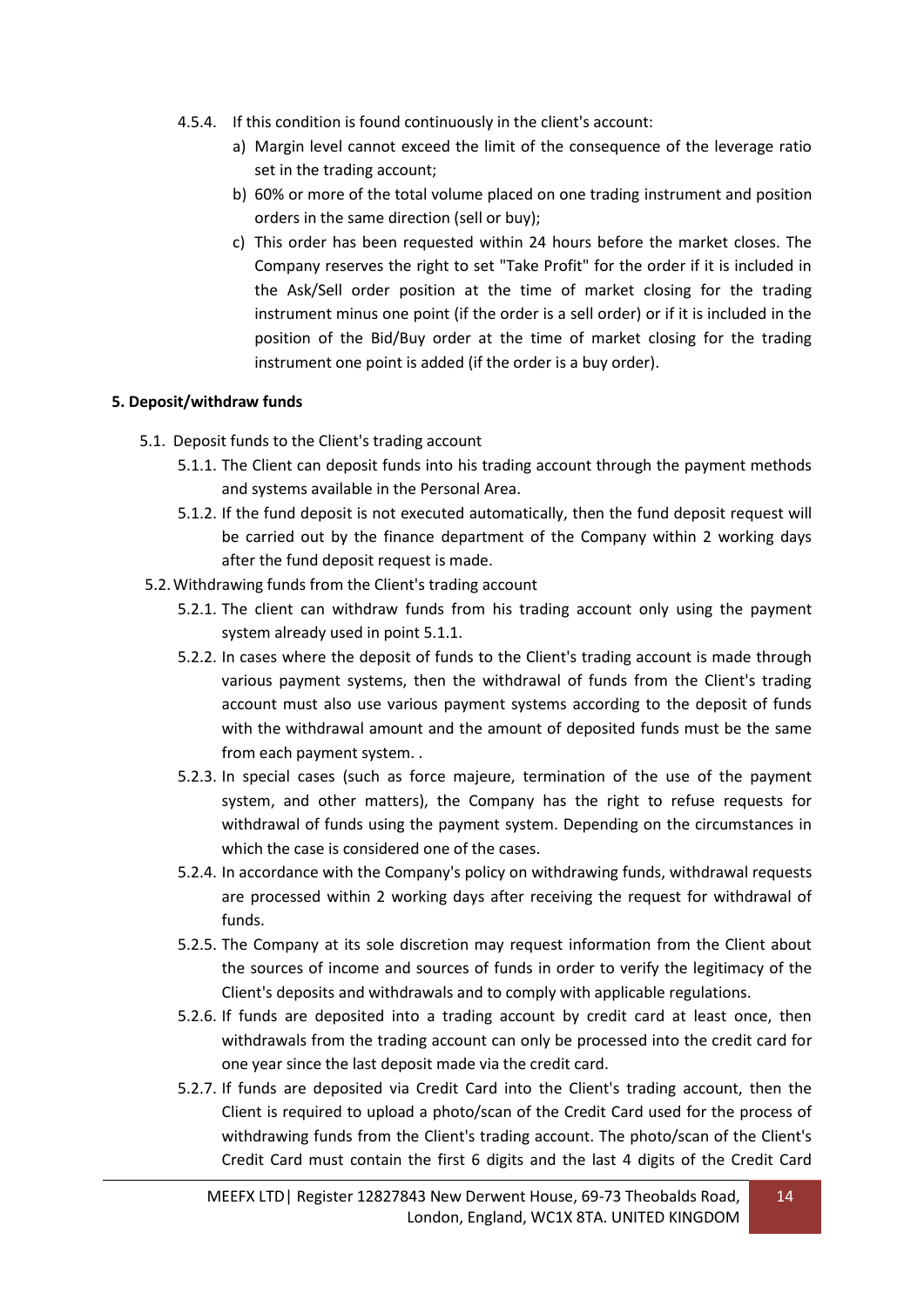number, the name of the credit card holder (the client concerned), the expiration date of the Credit Card, and the signature of the credit card holder (the client concerned).

- 5.2.8. If you have made a deposit via debit card or credit card into one account and a request for withdrawal of funds is submitted within one calendar year from the date of deposit, the funds will be credited back to the card. The amount that can be withdrawn to the card can be up to 100% of the initial deposit. The withdrawal amount in excess of the initial deposit can be withdrawn in whole or in part via other payment systems or interbank transfers where the client has a personal account.
- 5.2.9. The Company reserves the right to reconcile the financial operations on the client's trading account and the Payment System in order to see the correctness and consistency of the Client's trading activity on the trading terminal provided by the Company.
- 5.2.9.1. In the event of non-conforming transactions, the company may cancel financial operations that are not found in the payment system records or be canceled (chargebacks). In this case, the company also reserves the right to cancel trading operations carried out with unconfirmed funds as well as to reclaim related payments for these operations, such as partner commissions, autoreferral commissions, promo and bonus lots, etc.
- 5.2.10. The Company may make exceptions in some cases when it is necessary to refund payments made by bank card, but only if the Client has valid reasons for this. Clients can apply for a refund in the following cases:
	- Service does not match as described on the website;
	- The service received is not working properly;
	- Deposits have been made in the account, but no trades have taken place and are made only on the bank card used for the deposit.

All information in the cancellation request sent to the Company must match what was originally sent in the initial payment.

To start the refund process, the Client must submit a cancellation request by sending an email to [support@meefx.com](mailto:support@meefx.com) In addition, the refund will be made to the electronic wallet and bank, which the Client has used when paying the funds.

5.2.11. The Company reserves the right to take back the amount paid in case of abuse of the commission reimbursement policy or non-existence of trading activity. In case of no trading activity, if you submit a withdrawal request, the company reserves the right to charge an amount equal to the bank fees paid by the company, or 3% of the total withdrawal amount

## **5.3. Internal transfers:**

- 5.3.1. Up to 10 internal transfers are processed automatically. Above 10 internal transfers will be processed manually by the finance department;
- 5.3.2. Transfers between third parties are not permitted unless internal transfers between partners and clients of such partners are processed manually;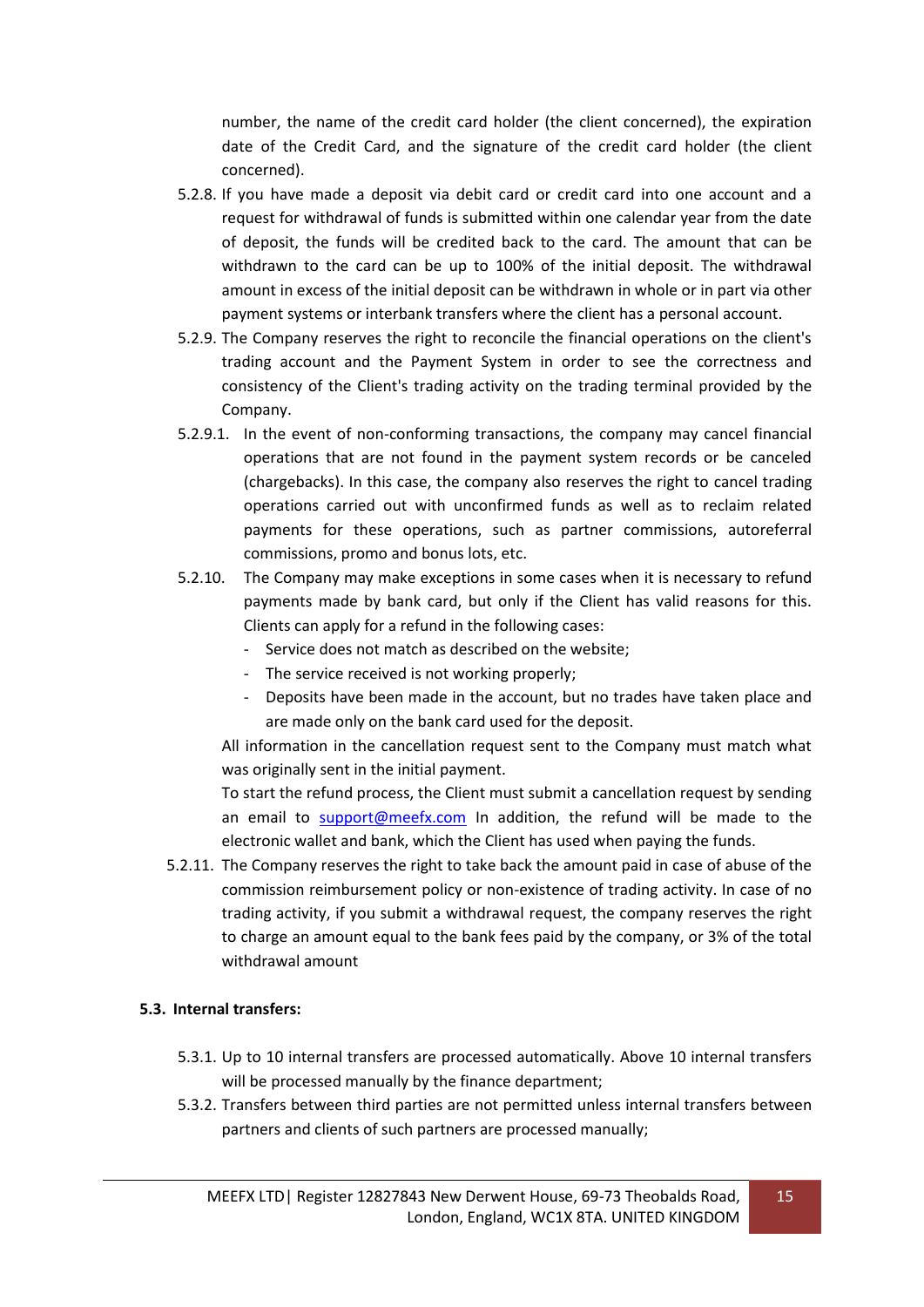#### **5.4.Security of financial transactions.**

- 5.4.1. In order to provide security services in conducting financial transactions, the Company has the right to ask the Client to verify the Personal Area which can be done after registration of the Personal Area and opening a trading account. For this purpose, the Company will ask the Client to upload a photo/scan of a valid Passport or KTP from the Client, or an official document issued by the country accompanied by the signature of a Notary (if a legal entity/company).
- 5.4.2. The Company reserves the right to prohibit the deposit or withdrawal of funds from and to third parties.
- 5.4.3. If any indication or suspicion is found of any fraudulent act of the Client or violation of the terms of the Client Agreement, the Company at its sole discretion reserves the right to suspend all transactions of deposit or withdrawal of funds.
- 5.5. In the event of a violation of the terms of the Agreement, the Company also has the right to terminate this Agreement between the Parties, block the Client's trading account, and cancel all the Client's profits. After that, the Company withdraws the remaining balance but excluding the Client's profit to the Client's payment system in accordance with Clause 5.2.1. of this Agreement within 2 business days after termination. Termination of the Agreement means the termination of the Company's obligations to the Customer. In accordance with the provisions of this Agreement, the terms and conditions of the Agreement relating to privacy will remain in effect regardless of the termination of the Agreement.
- 5.6. In the event that the mutual termination of this Agreement is based on the Client's request, the Company shall block the Client's trading account and withdraw the remaining net balance of the Client's profits to the Client's payment system in accordance with Clause 5.2.1. of this Agreement within 2 business days after termination. In accordance with the provisions of this Agreement, the terms and conditions of the Agreement relating to privacy will remain in effect regardless of the termination of the Agreement.
- 5.7. In case of the death of the Client or the incapacity of the Client, the Company reserves the right to terminate the Agreement and block the Client's trading account. The right to withdraw the remaining balance from the Client's trading account will be granted only to the Client's heirs in accordance with applicable law and accompanied by documents issued by the competent authority. Client's heirs cannot access and use Client's trading account.

#### **6. Commission and other fees**

- 6.1. The Client is obliged to pay the Company's commissions and other fees in accordance with the Contract Specifications. The Company lists all commissions and other fees that arise as a result of trading on the Company's official website.
- 6.2. The Company reserves the right to change the amount of commissions and other fees without prior notification to the Client. All changes will be published on the Company's official website in the "Company News" section and/or in the Contract Specifications.
- 6.3. The Client is obliged to comply with all the rules and regulations of the Company, however the Company is not responsible for disclosing reports on profits, commissions and other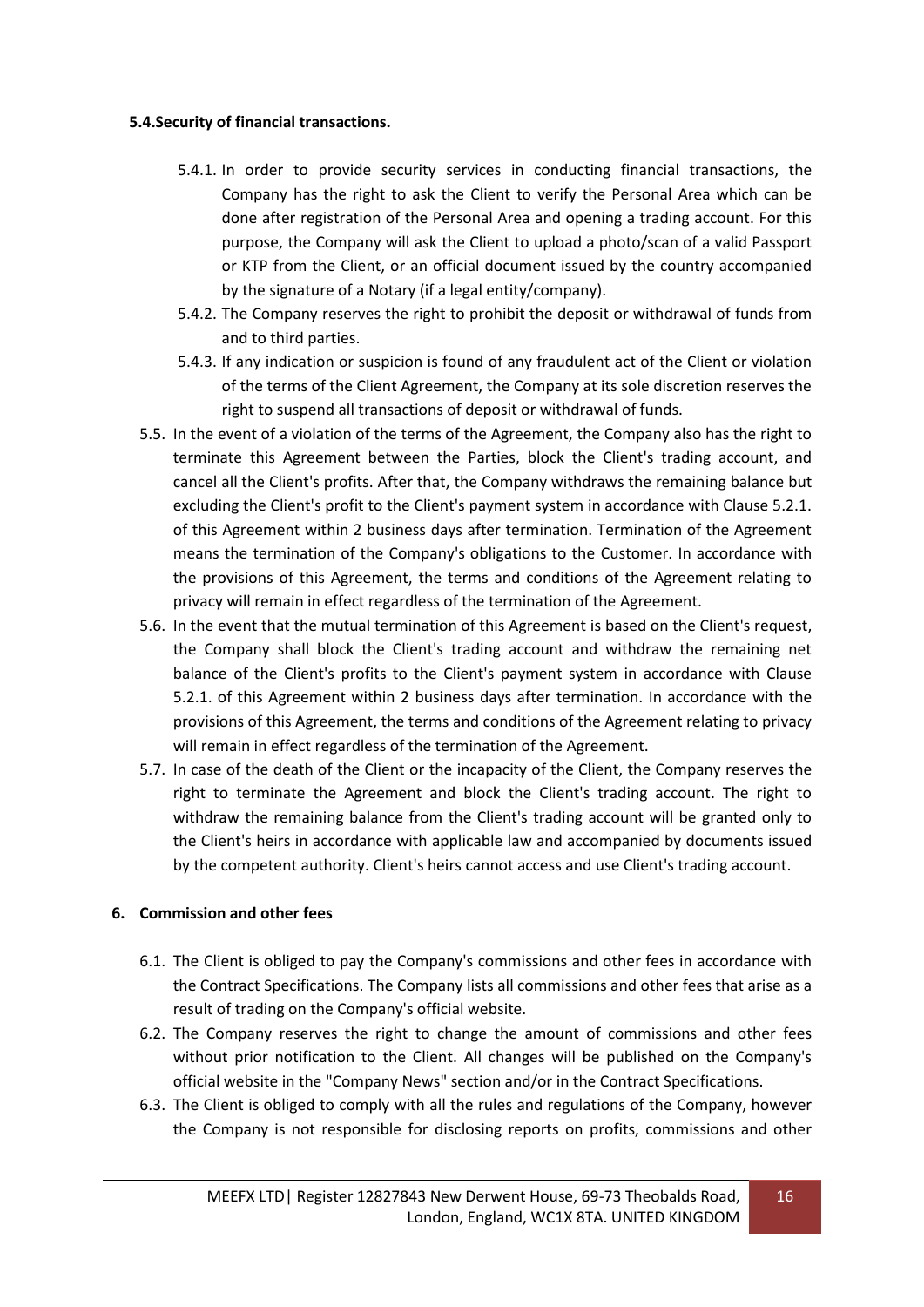fees received by the Company in relation to trading, except in special cases provided for in this Client Agreement.

- 6.4. The qwap-free trading account is provided with the following terms and conditions:
	- 6.4.1. Swap-free accounts are only available for Muslims.
	- 6.4.2. For long-term trading strategies (orders opened for more than 2 days), the Company reserves the right to apply a fixed fee for the number of days while the order is still open. The fee is fixed daily and will be determined as 1 point of the open order in US dollars multiplied by the swap size of the currency pair ordered. This fee is noninterest bearing and depends on whether the open order is a buy order or a sell order.
	- 6.4.3. Swap Free options are not available for trading on CFD and "Forex Exotic" instruments.
	- 6.4.4. The Client guarantees that he is a Muslim if he opens a swap-free account with MeeFX, and agrees that the Company has the right to debit the balance in the Client's trading account according to the points after the Company has provided information in advance by E-mail.
	- 6.4.5. After detecting:
		- 6.4.5.1. Use of swap-free accounts to execute arbitration orders;
		- 6.4.5.2. Use of the Carry-trade-related strategy;
		- 6.4.5.3. Use of swap-free options for the purpose of generating additional profits. The Company reserves the right to refuse to provide clients with swap-free services and also to debit fees from their trading accounts at any time in accordance with h. 6.4.2, notify the customer by email.

## **7. Communication between the Client and the Company.**

- 7.1. The Company uses the following means of communication to contact the Client:
	- a) Internal e-mail in the trading terminal (messages from the Company to the Client);
	- b) Live chat from Personal Area;
	- c) Phone;
	- d) Mail correspondence by postal service;
	- e) Announcements in the "Company News" section of the Company's official wesbite;
	- f) Company live chat;
	- g) The Company will use the Client's reference to contact the Client according to the data provided by the Client at the time of registering the Personal Area and opening a trading account in accordance with applicable regulations.
- 7.2. To be able to directly respond to the Client's request or need, the Company prioritizes answering the Client's questions with the following levels: communication means that the Client can trade: online live chat (from the Personal Area) will be answered first, then questions from forums and social media, Last question by E-mail.
- 7.3. Correspondence (documentation, announcements, notifications, confirmations, reports, etc.) is deemed to have been received by the Client if:
	- a) One (1) hour after the correspondence is sent to the Client's E-mail;
	- b) Immediately after the correspondence is sent via internal E-mail in the trading terminal;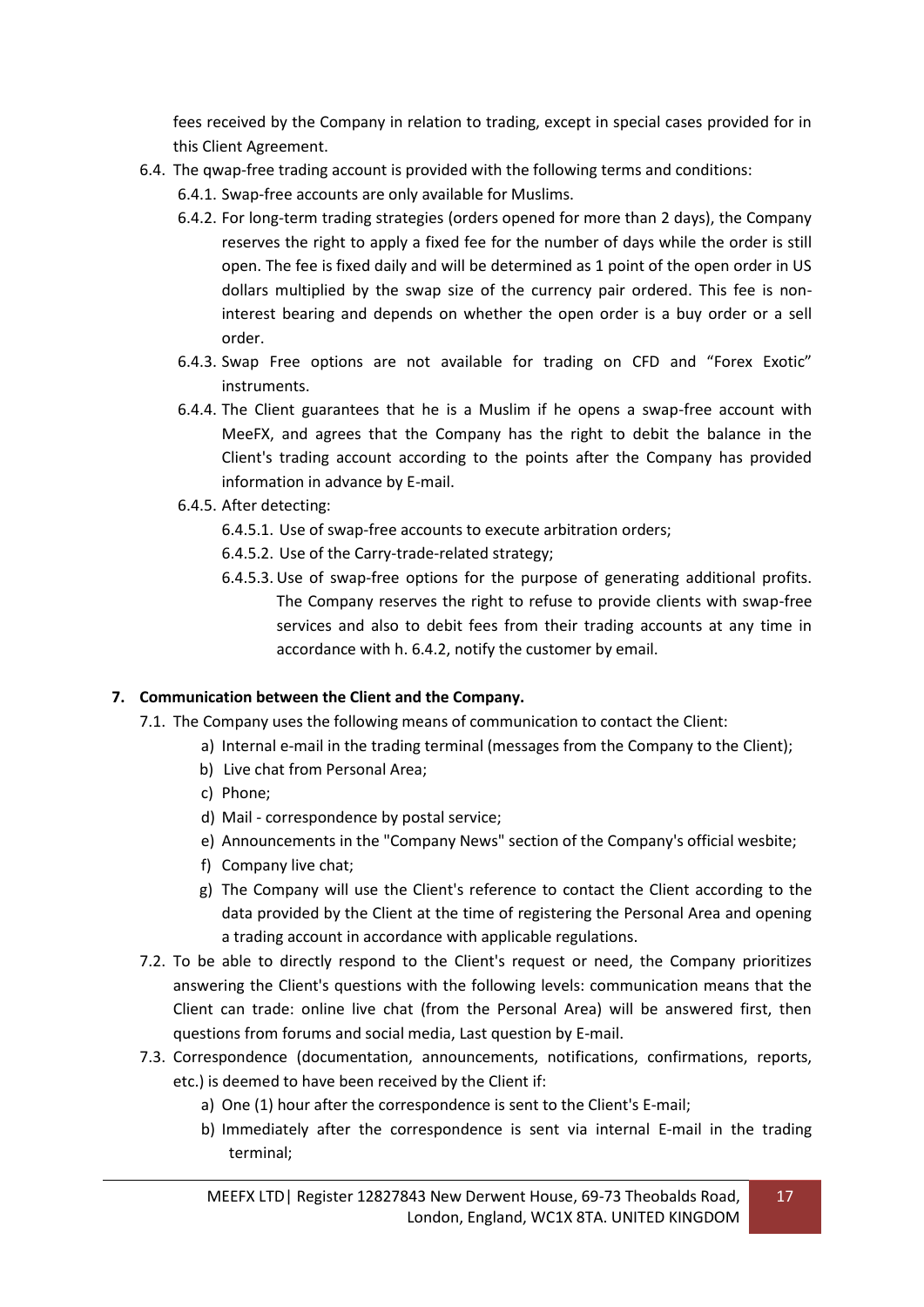- c) Immediately after completing the submission of correspondence by telephone;
- d) Seven (7) days after the correspondence is sent by postal service;
- e) one (1) hour after the announcement on the Company's official website.
- 7.4. In order to provide security and confidentiality of all trading operations carried out by the Client, access to the Personal Area and trading terminal must be via a password. The client is responsible for maintaining the security of login data and passwords.
- 7.5. In order to provide security in all trading operations carried out by the Client, communications between the Company and the Client are recorded in electronic media. Such records are the property of the Company and can be used as evidence of the orders submitted by the Client to the Company.

#### **8. Troubleshooting procedures and claims process.**

- 8.1. Troubleshooting procedures and claim processing for orders.
	- 8.1.1. If there is a problem with the order, the Client can make a claim against the Company. Claims will be received within 2 working days after the Client submits the claim.
	- 8.1.2. Claims must contain the information as stated in Q. 8.1.6 and sent by email to support@Meefx.com. All claims submitted other than those stated will not be considered.
	- 8.1.3. The Company will process claims from the Client within ten (10) working days. Clients must negotiate with the Company and answer all questions from the Company regarding problems that occur.
	- 8.1.4. If the Client does not provide the information required by the Company regarding the claim from the order, then the claim process will be suspended.
	- 8.1.5. The claim will be rejected and the Client's account may be closed in the following cases:
		- a) The Client fails to respond to any and/or all requests of the Company within 5 days from the day it was received.
		- b) The Company recognizes that the Client uses multiple devices when accessing the Company's trading terminal and/or accesses it from multiple IPs which is inconsistent with the Client's usual behavior and/or will raise suspicions that the Client's account is compromised and/or used by an unauthorized third party.
		- c) The Company has reasonable reasons to believe that the Client is willing to give access to his account to a third party.
	- 8.1.6. Claims from Clients must contain the following information:
		- a) Client's full name;
		- b) Client's trading account number;
		- c) Time and date of occurrence of problem orders from Clients;
		- d) The ticker or order number that has a problem;
		- e) Claim description.
	- 8.1.7. The Company has the right to reject the claim submitted by the Client if it does not meet points 8.1.2, and points 8.1.6.
- 8.2. Procedure for claiming the quality of service from the Company.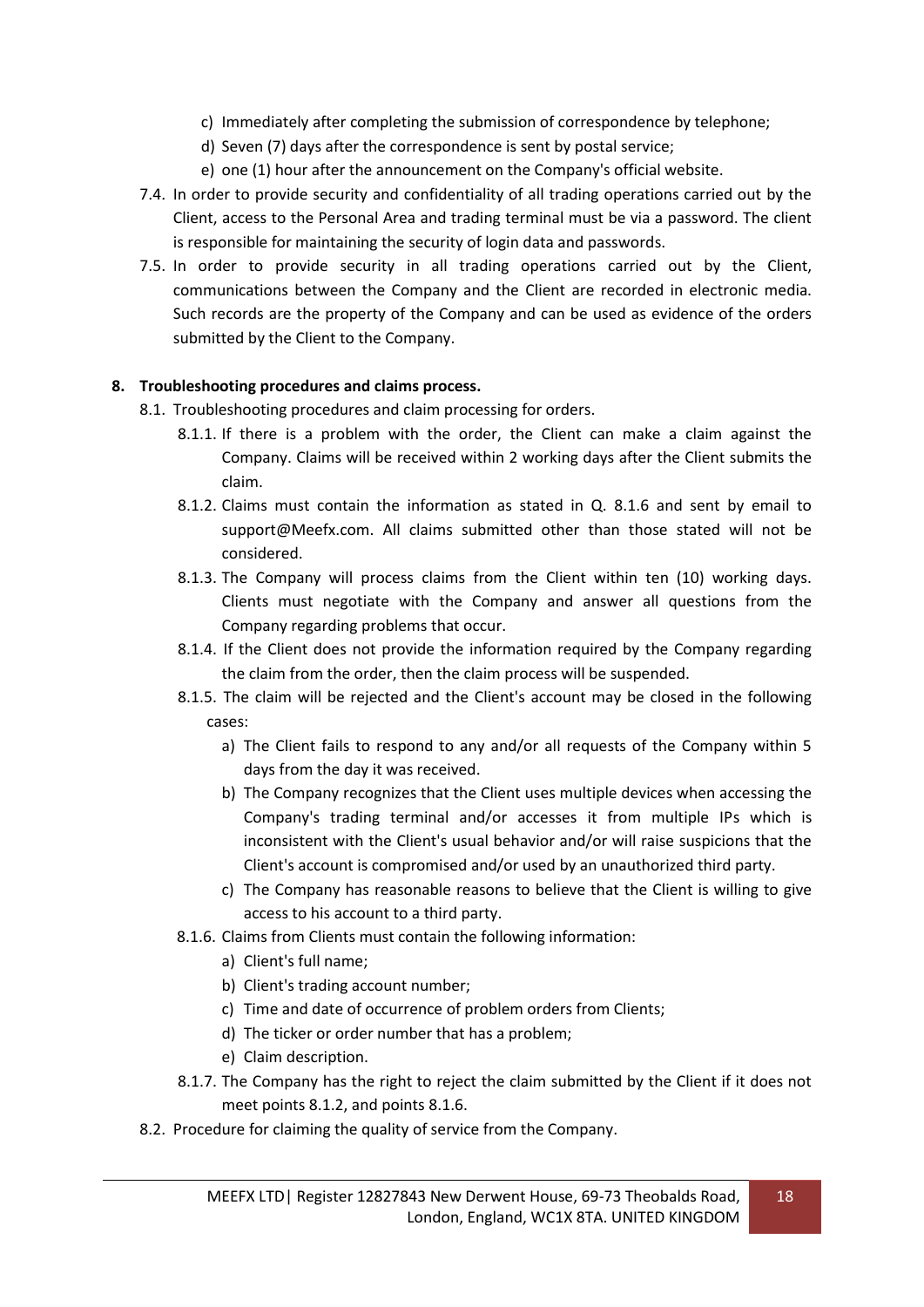- 8.2.1. If the Client has a claim on the quality of the services provided, he/she has the right to notify the Quality control Department by email to support@meefx.com. All claims submitted to this address are considered in detail by the Quality Control Department specialists.
- 8.2.2. Timeframe for Service quality claims from the Company will be processed within ten (10) working days. The results of the claim check will be sent to the Client's E-mail that was informed in the Personal Area when opening a trading account.
- 8.2.3. Claims from Clients must contain the following information:
	- a) Client's full name;
	- b) Client's trading account number;
	- c) The time and date the problem occurred;
	- d) The name of the agent of the customer service department with which the Client relates;
	- e) Methods of communication (telephone, live chat through the Personal Area, chat with legal entities on the Company's website, other communication methods);
	- f) Description of the situation and claims to be submitted.
- 8.3. Sources of information to prove the validity of claims
	- 8.3.1. The log-file records on the server are the main source of information while considering the situation in which the problem occurs. The information in the server log-file has top priority over other arguments that arise at the time of the problem, including the information contained in the log-file of the Client terminal.
	- 8.3.2. If the information in the server log-file does not contain records in accordance with the claim submitted by the Client, then the claim is declared invalid.
- 8.4. Compensation payment
	- 8.4.1. If the claims of the Client are proven to be true, then the settlement of the problem is by payment of compensation which will be added to the balance in the trading account of the Client.
	- 8.4.2. Compensation paid by the Company is not will compensate the profit that should have been received by the Client in case the Client has the intention to take some action but it is not done due to some reason at the time of the order problem.
	- 8.4.3. The Company will not compensate for free damages relating to the Client's money.
	- 8.4.4. The Company will pay compensation to the Client's trading account within one (1) day after the decision regarding the veracity of the claim made by the Client against the Company.
- 8.5. Claim rejection case
	- 8.5.1. Claims against orders that are not processed by the server when the server is performing maintenance will not be accepted, provided that information regarding the maintenance of the server has been sent to the Client's E-mail via the internal trading terminal or by other means in accordance with point 7.1. of the Client Agreement. Not receiving information regarding server maintenance cannot be used as a reason to make a claim.
	- 8.5.2. Claims against the timeframe of order execution will not be processed even though there is a standard order execution time that must be met by the Dealer to execute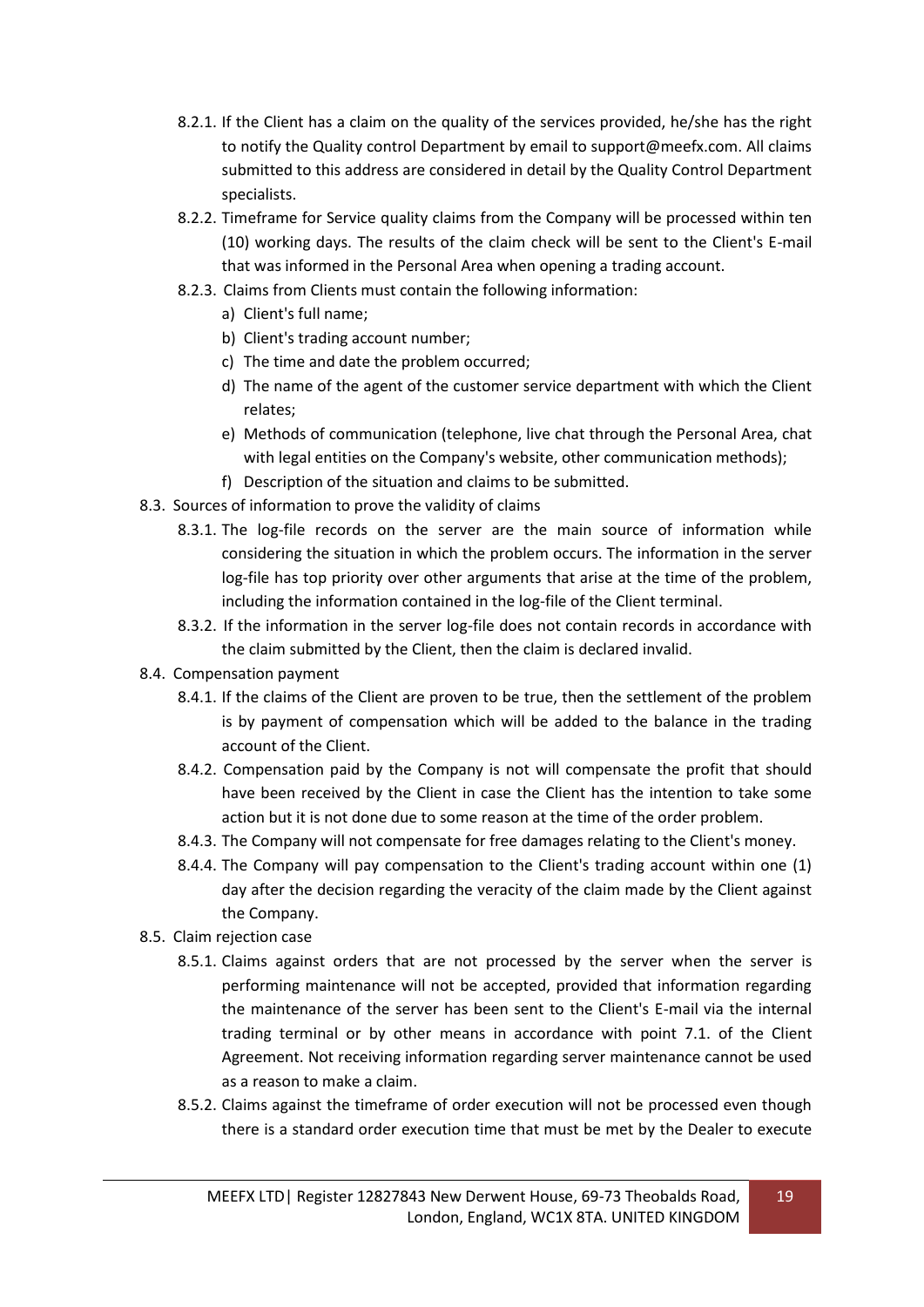the order, and regardless of the time limit required for order execution to appear in the server log-file.

- 8.5.3. Situations not stated in this Client Agreement are not considered by the Company to be in accordance with international Forex trading rules.
- 8.6. If an order from a Client is either opened, closed or changed due to a change in the quotes offered by the market, the Company reserves the right to return the order before the market changes.
- **9. Risks Clients agree that they are informed about all risks associated with trading operations on the world financial markets, including the following:**

## **9.1. Leverage Risk**

- 9.1.1. When trading on "margin trading" conditions, small changes in currency values may affect the balance of the Client's trading account due to the effect of leverage. If the market movement is against the order of the Client, then the Client may incur a large loss until he can spend all the balance in the trading account as well as other funds to maintain open order positions. The client is fully responsible for the risks, use of trading tools and trading strategies.
- 9.1.2. It is recommended to keep the Margin level of 100% or more, and also always set a Stop Loss order to eliminate the possibility of large losses.
- 9.1.3. The Client must declare that he is at risk of losing/loss of part or all of his initial capital as a result of the action of buying and/or selling any Financial Instruments. The client accepts that he is willing to take the risk and agrees that he will not be able to recover any lost funds.

## **9.2. Risk of volatility of trading tools**

9.2.1. Various kinds of trading tools have a great opportunity to get a big profit or loss.

## **9.3. Technical risk**

- 9.3.1. The Client accepts the risk of losing trades as a result of failure to receive information, communications, electrical systems or other systems from the Client's side.
- 9.3.2. During trading through the Client's terminal, the Client accepts all risks of financial losses that may occur due to:
	- a) Damage from hardware, software, and poor connection quality on the part of the Client;
	- b) Damage to Client's equipment;
	- c) Error setting in Client terminal;
	- d) Client Terminal that is not up to date;
	- e) Lack of knowledge of the Client regarding the instructions, which are described in the service information provided in the terminal.
- 9.4. Risk of unstable market conditions The Client agrees that in different market conditions than usual, order processing times may increase, spreads may widen, and also quote execution may differ from the quotes offered by the market.
- 9.5. Risk of technical failure of the trading terminal
	- 9.5.1. The Client agrees that in the order queue on the server there can be only one order. Attempts to send a new order will be automatically rejected and an "Order is locked" message will appear.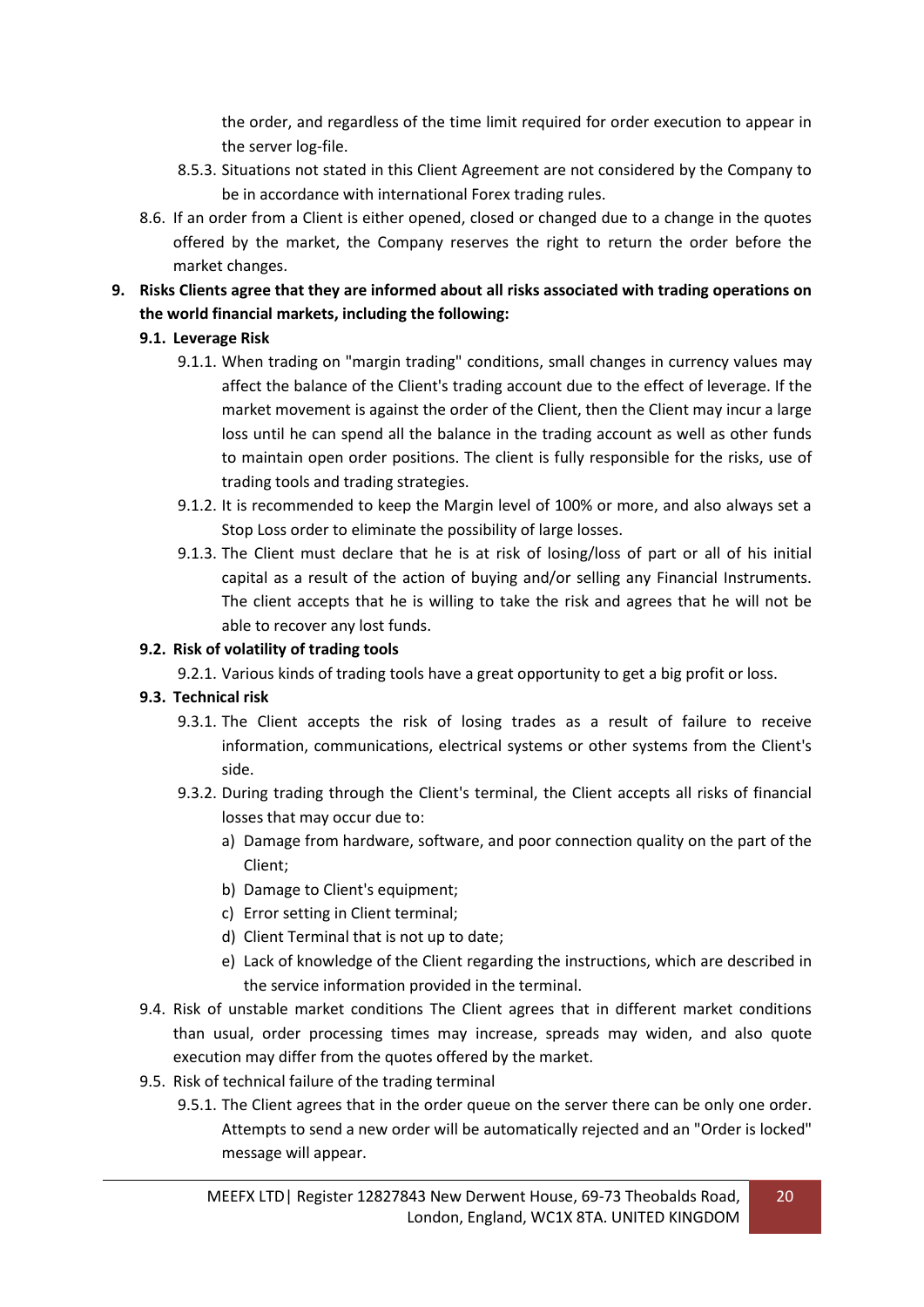- 9.5.2. The Client agrees that only sources of information recognized by the server regarding the movement of quotes are carrying out trading operations on real accounts to serve the Client. The quote database from the Client terminal will not serve as a source of information recognized by the server on the movement of quotes, because in a situation where the connection between the Client terminal and the server as part of the quotes of the quote movement is unstable and the quote information does not reach the Client terminal.
- 9.5.3. The price listed on the asset is calculated by the Company based on the quotes received by the Company. All issues regarding market pricingwill be determined by the Company.
- 9.5.4. The Client accepts all quotes provided by the Company to the Client as correct values; there are no claims regarding the difference in quotes provided by the Company with quotes from other sources that can be considered by the Client.
- 9.5.5. The Company reserves the right to consider the quotes provided at any time if according to the Company the quotes fall within the definition of "Off-market quote", and/or "unstable market conditions", and/or "unusual errors" as described in the Agreement. Client and/or in the "Terms and definitions" section, and revise the financial results of trading operations executed from such quotes.
- 9.5.6. In the case of the cessation of the movement of quotes from the server due to hardware or software damage, the Company reserves the right to synchronize the quotes contained in the server database and quotes from other reliable sources to continue the flow of quotes movement. In such cases, the Company has the right but not the obligation to revise the financial results of the Client's trading operations executed within that time period.
- 9.5.7. The Client agrees that closing windows when sending/modifying/deleting orders as well as closing windows when opening/closing orders will not cancel orders that have been previously sent to the Dealer for processing.
- 9.5.8. The Client accepts all risks as a result of carrying out unplanned trading operations by sending an order to execute the order a second time before receiving information about previous orders that have been processed by the Dealer.
- 9.5.9. The client accepts all orders modified from the pending order level and also the Stop Loss and/or Take Profit levels sent after to be processed after the order is executed will only be modified in the Stop Loss and/or Take Profit modification section of the opened order for that order position. .
- 9.5.10. The Client accepts that in sending a pending order or Stop Loss and/or Take Profit for quotes that are equal to the quotes provided in the quotes flow, the order will be executed in the event when a new ticker for the order is given in accordance with the fulfillment of the conditions in point 4.5 .

#### **9.6. Risk of communication failure**

- 9.6.1. The Client accepts the risk of financial loss caused by the fact that the Client in question does not receive, or accepts with delay messages from the Company.
- 9.6.2. The client acknowledges that the information sent via E-mail is not encrypted so it is not protected from unauthorized access (hackers).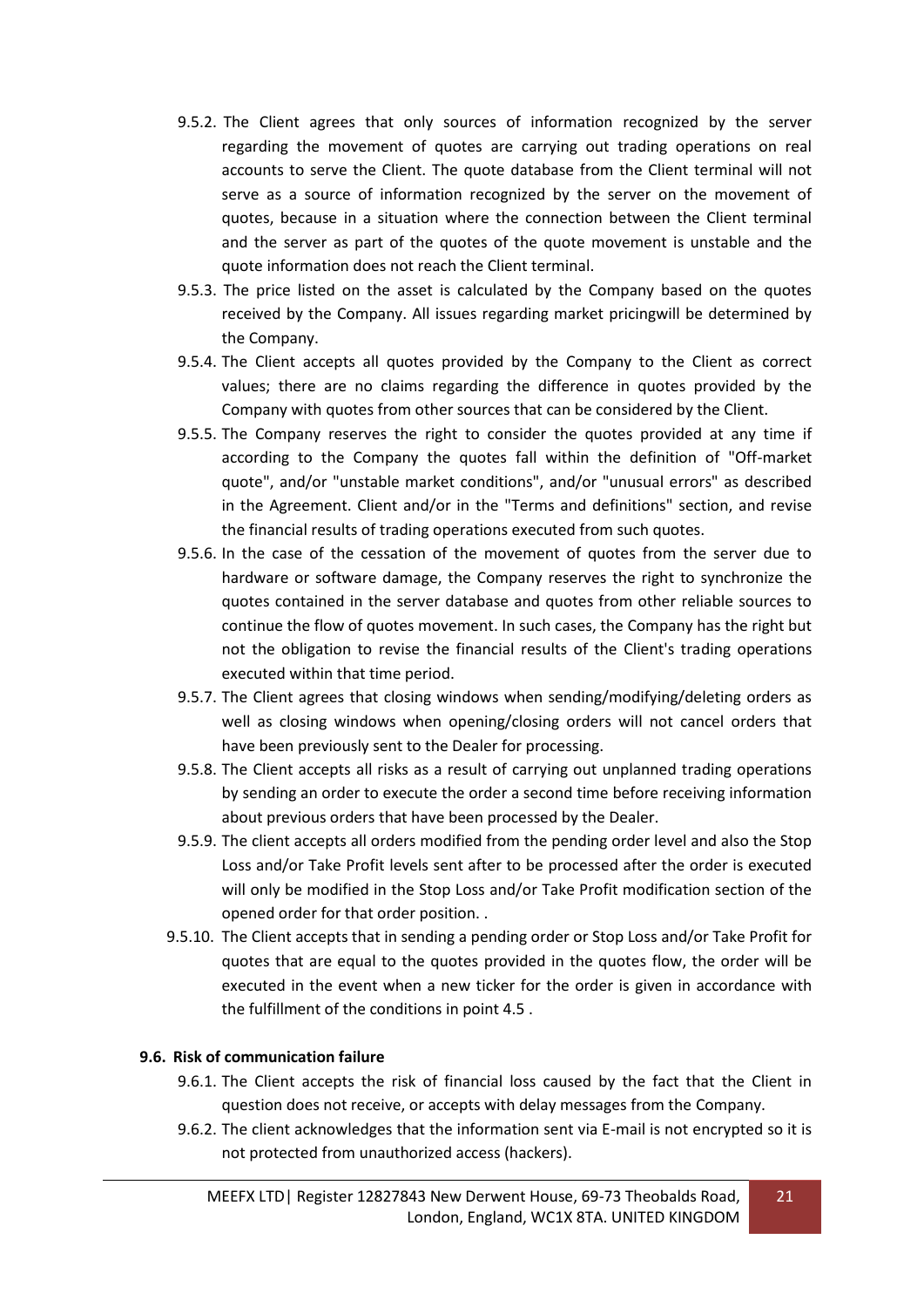- 9.6.3. The Client agrees that the Company has the right to delete messages that have been received by the Client via the Company's internal E-mail from the terminal within three (3) calendar days of sending the message to the Client's E-mail.
- 9.6.4. The Client is fully responsible for safeguarding the confidential information obtained from the Company and accepts the risk of financial loss caused by unauthorized access (hackers) from third parties to the Company's accounts.

#### **9.7. risk of force majeure**

9.7.1. the client accepts the risk of financial loss caused by force majeure circumstances.

#### **10. Force majeure situation**

Force majeure circumstances include but are not limited to: actions, events or circumstances (including but not limited to any strikes, riots, disturbances of the masses and civilians, terrorist acts, floods, extraordinary weather conditions, earthquakes, fires, wars, labor disputes, accidents, government actions, power failures and communication network breakdowns, software and other equipment failures, etc.) which in the opinion of the Company

- 10.1. Force majeure circumstances include but are not limited to: actions, events or circumstances (including but not limited to any strikes, riots, disturbances of the masses and civilians, terrorist acts, floods, extraordinary weather conditions, earthquakes, fire, war, labor disputes, accidents, government actions, power failures and communication network breakdowns, software and other equipment failures, etc.) which in the opinion of the Company may result in unstable market conditions or trading instruments available on the market, business interruptions, liquidation or the closing of the market or the absence of quotes from the market that are used as a reference for determining quotes by the Company, or the introduction of unusual market conditions from the market or in such cases.
- 10.2. The company has the right to determine the limits of force forward events. In a force majeure situation, the Company is obliged to take the best steps to inform the Client about the current force majeure situation.
- 10.3. The Client agrees that in a force forward situation, the Company (without limiting the Company's rights in accordance with this Client Agreement) without prior written notice and at any time may take one of the following actions:
	- a) Increase the margin level for opening orders;
	- b) Close one or all open positions at quotes that the Company deems reasonable;
	- c) Suspend or modify the application of any or all of the provisions in this Client Agreement during a force forward situation because it is not possible for the Company to comply with these provisions;
	- d) To take or not to take action against the Company, it is the decision of the Client and the Company to choose the reasons to consider reasonable action in such circumstances;
	- e) Considering the Client's financial results from all trading operations that occur in force forward conditions by changing quotes, opening/closing orders, or canceling all orders.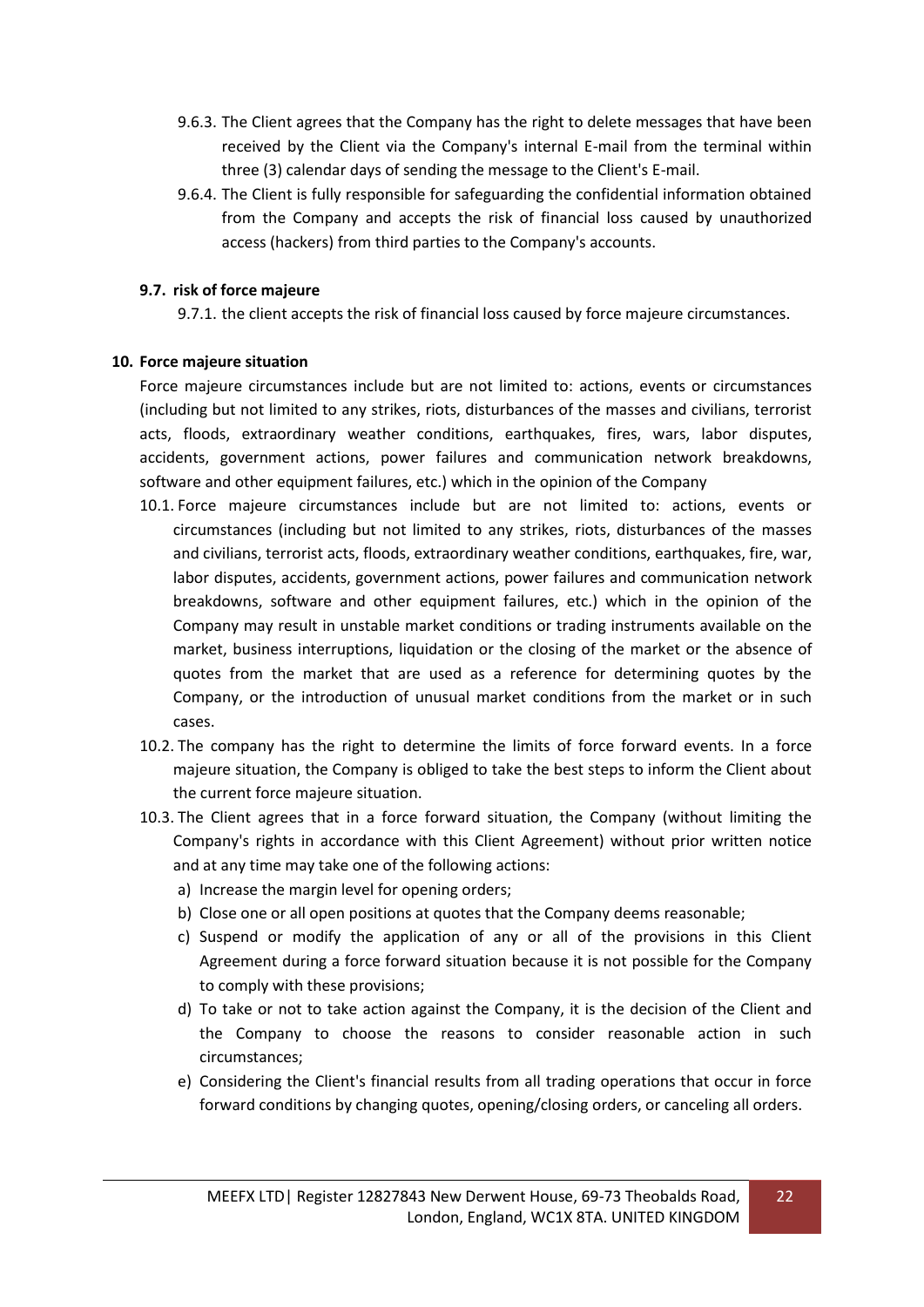## **General Terms and Conditions**

ASK The highest value of quotes available from quotes offered in the market, at which the Client can buy the quotes

Arbitrage Trading strategy where "Arbitrage orders" are used Arbitrage orders Assets are bought in one market, and at the same time the asset is sold in another market. Thus there are differences in the value of fixed assets in different stocks. As a result of this trading strategy regardless of the future market portfolio, the asset value will become fixed (as a result of reciprocal compensation received from trading orders). An order is considered arbitrage when it consists of only an asset buy (sell) order in one market without analogous sell (buy) orders in the other, and there is a large price difference between the quotes of the two connected markets at the time of opening or closing the order.

BID The quote value is the smallest of the quotes offered by the market, at which the quote value can be sold by the Client.

Quotes database Information on the current movement of quotes quotes.

Base currency The first currency of the currency pair available in the market which the Client can buy or sell from the quoted price for that currency.

Balance The total financial result of all successful transactions and non-trading operations on the trading account.

Bar An element of a trading chart that includes the opening and closing quotes, as well as the maximum and minimum quotes for a given period.

Fast market Market conditions where in the short term there are extreme changes in currency values. Often "fast markets" are characterized by large price differences.

As a rule, these situations can occur before and/or after one or more market news such as:

- A start of war or military action;
- An announcement of the economic parameters of a country, where the level of the economy has a great influence on the condition of the world economy;
- Declaration of interest rate decisions from the Central Bank and its Committees;
- Speeches and press conferences from directors of Central Bank, Ministers of Finance, and Presidents of countries with economic growth that significantly affect the state of the world economy;
- Currency intervention by a governmental organization of a country;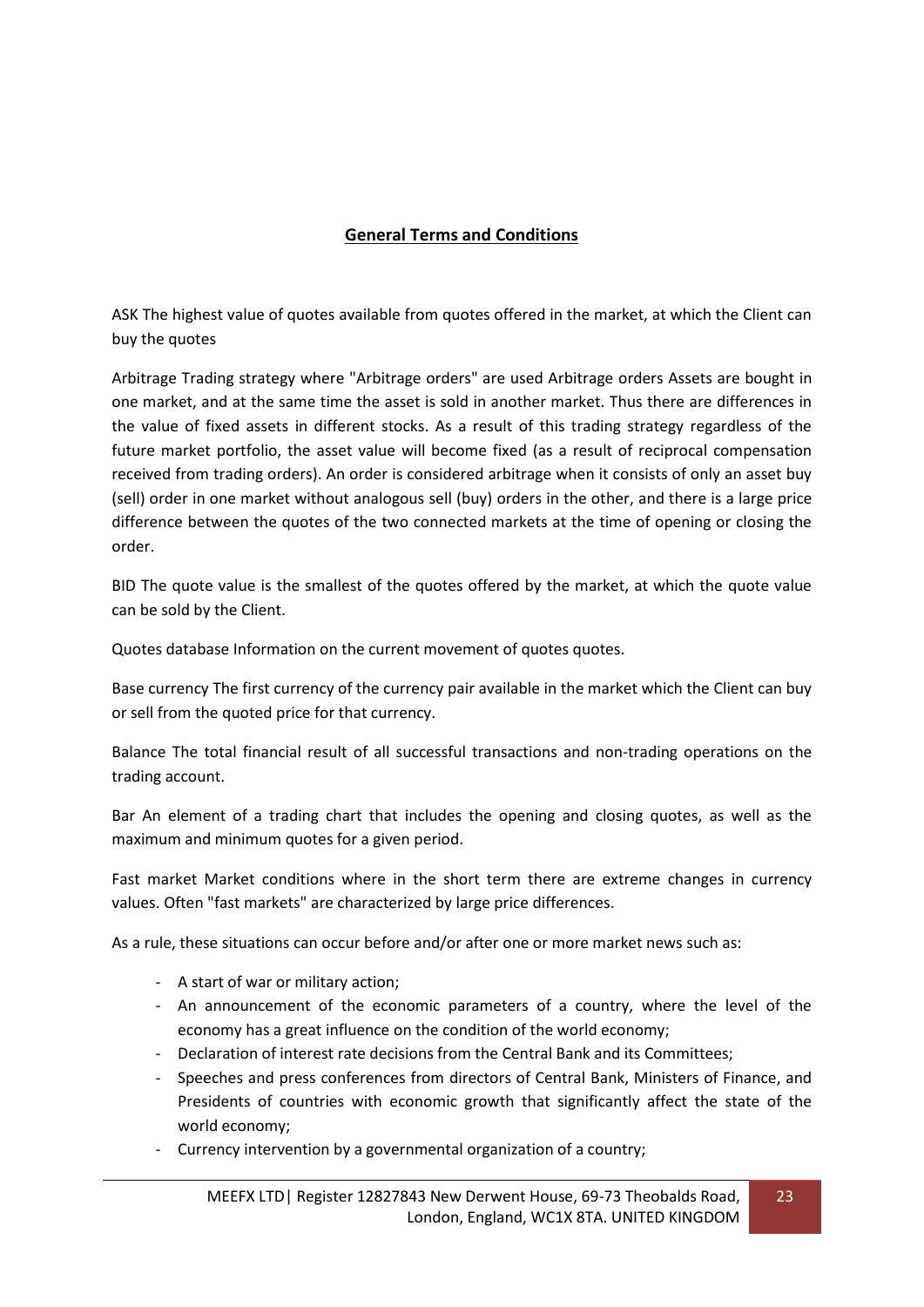- National (state) level terrorist acts;
- Natural disasters, which may result in the issuance of emergency regulations (or limiting similar regulations) in the affected areas;
- Political events or force majeure circumstances: resignation and appointment (including election results) of representatives
- representatives from the executive departments of Government;
- Another event that significantly influences the dynamics of the world economy. Quotes Value The second currency of the currency pair available in the market in which the Client can buy or sell the currency. Currency pair The volume of trading operations, on the basis of the change of one currency against another. Trailing Stop value The Trailing Stop parameter is specified by the Client. Market Expiration Time The end of the trading period allocated for trading certain assets, after which trading contracts for each asset cannot be resumed. Account type The accumulation of conditions, services available to the Client, formed

based on the minimum deposit amount. Each type of trading account has a minimum deposit value. The maximum deposit amount depends on the choice of leverage.

Trading terminal time The time zone used to correct each event in the server log-file.

Graph of the flow of the movement of quotes presented in graphic form. The highest value for each bar the maximum bid to bid, the lowest value

- minimum bid to bid, closing quotes (market closing)
- last offer to Bid from the bar, opening quotes (open market)
- the first offer to bid from the bar.

Dealer 1) A company with which the Client enters into an Agreement, which provides for the legal basis for executing trading operations on margin trading conditions;

2) Trading servers and/or company employees who process requests and orders from Clients, execute orders, determine stop outs and margin calls.

Long order position A tool to buy with the expectation of a price increase. Applies to currency pairs: base currency of the quote rate.

Closing of the order position The result of both parties to declare the order transaction has been completed. Order request Instructions from the Client to the Dealer to receive quotes. This request does not allow the Client to place orders unilaterally.

Trading instruments Currency pairs with different contract values. Trading history List of all successful transaction results as well as non-trading operations on the trading account.

Client Legal entity or individual who enters into an agreement with the Dealer to execute all trading operations on margin trading conditions.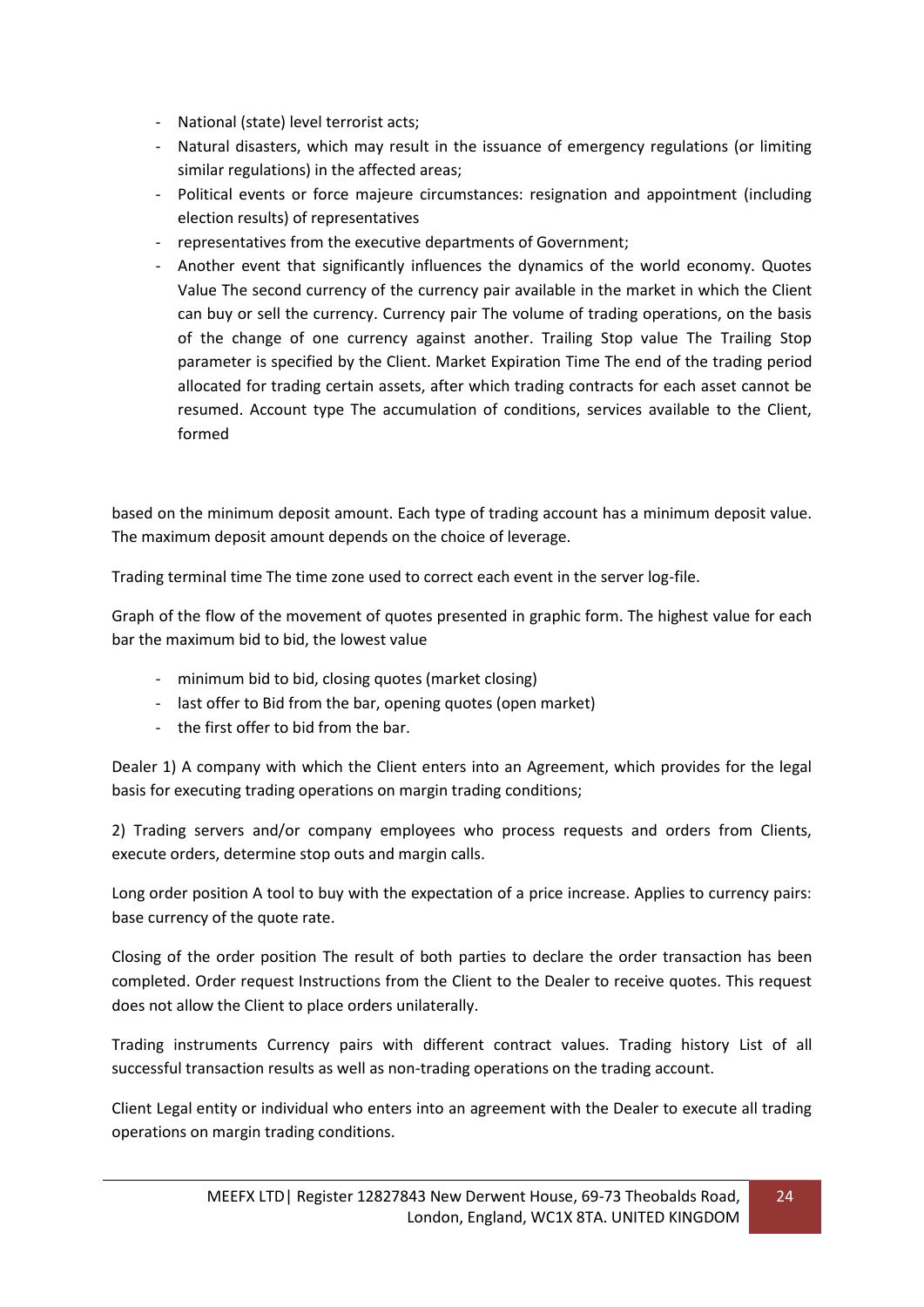Client trading terminal MetaTrader 4.0 software where the Client can receive information about offers on the money market (in the volume determined by the Company) online, carry out technical analysis of the market, carry out trading operations, send, modify, delete orders, and also receive orders from Dealers as well as the Company. MetaTrader 4.0 can be accessed free of charge on the Company's website.

Short order positions A tool to sell in the hope that the quote value will decrease. Applies to currency pairs: sell the base currency at the quoted rate.

Differences in contract value Objects to carry out trading operations, which are based on changes in the underlying asset (which is the underlying asset in the difference in contract value) which may be stocks, futures, metals, stock indices, etc.

Quotes Value The process of determining the quote value for processing orders to the Client. Leverage The difference between the collateral amount and the volume of trading operations.

Value 1) For currency pairs: the value of the base currency unit expressed in quotes;

2) For the difference in contract value: the basic value of the asset expressed in terms of money value;

Client log-file Data created by the Client terminal which contains all requests and orders sent by the Client to the Dealer.

Server Data log-file created by the Server which contains all order request data received from the Client to the Dealer and also all order processing results.

Locked order positions Long and short order positions with the same volume, are opened for the same instrument of a trading account.

Lot An abstract idea for determining the acceptable number of shares, goods, base currency values in the trading terminal.

Margin for locked orders The security required by the Dealer to open and maintain locked positions. This is stated in the contract specifications of each trading instrument.

Margin trading Perform trading operations using leverage, whereby the Client can trade for an amount that is far in excess of the deposit/balance in the Client's trading account.

Basic margin Funds required by the Dealer as a security guarantee to open an order position. This is stated in the contract specifications for each trading instrument.

Required Margin - Money as collateral required by the Dealer to open an order position. This is stated in the contract specifications for each trading instrument.

Off-market quote - A large price difference;

- Quotes that go back to the beginning in a short period of time to make a big price difference;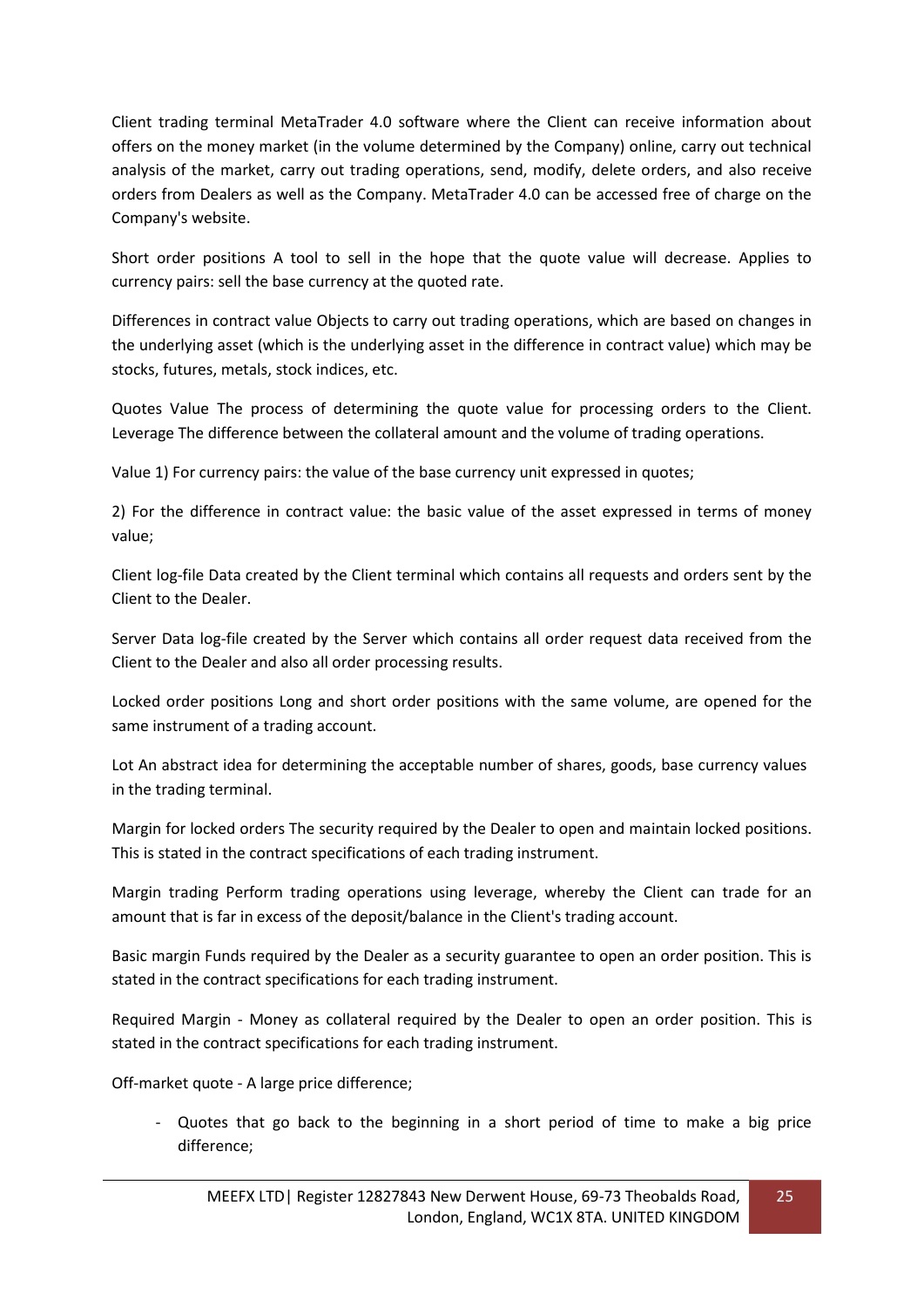- Less fast movement of quotes before the latest quotes appear;
- When there is a difference in the quote value without being caused by macroeconomic events and/or Company news that can significantly affect the currency value.

The Company reserves the right to delete information regarding off-market quotes from the quote server database.

Non-trading operations Operations involve deposits from one account (including withdrawal of funds from trading accounts) or replacement operations (compensation) from insurance funds.

Normal market «Normal market conditions».

Order Instructions from the Client to the Dealer to open or close a position when satisfied to see the quotes have reached the order level. Open order position The result of the first part of a successful transaction. Market opening The re-opening of the market after weekends, holidays or breaks between trading sessions.

Pending order An instruction from the Client to the Dealer to open a position after the quote value reaches the order level. Floating profit/loss Floating profit/loss value for an open order position at the current currency rate.

Successful transaction Consists of two parts of trading operations by volume value (open order position and closed order position): buying followed by selling or selling followed by buying. The flow of the movement of quotes

The order of the quotes entered for each trading instrument that enters the trading terminal. Quotes Flow Method for presenting quotes to the Client without a request. When the Client sees the flow of quotes from the Dealer online, the Client can at any time place an order to execute a trading operation.

Least Unit Points of order level Lot size The number of shares, goods, the value of one currency in one lot, is fixed in the contract specifications.

Developer «MetaQuotes Software Corp.» - trading terminal developer.

Order Instructions from the Client to the Dealer to open/close a position, place a position, delete or change the order value.

Market conditions that are different from usual see «weak market» or «fast market».

Free margin Funds on the trading account that can be used to open new positions. Determined by the formula:

Free margin = Equity - Margin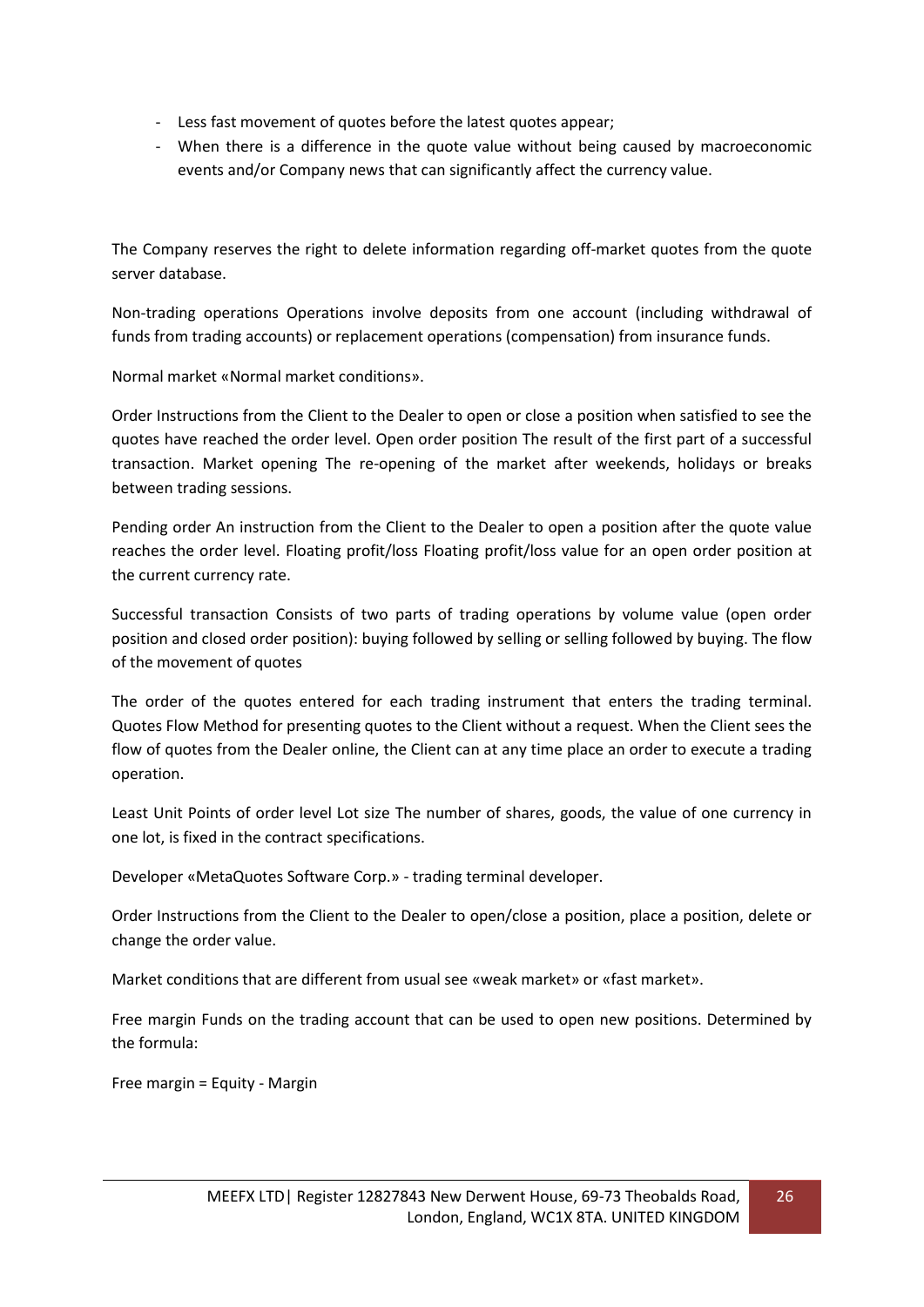MetaTrader 4.0 Software Server which processes orders requests from Clients and provides online information on deals on the money market (in the volume determined by the Company), records of obligations between Client and Dealer, as well as updating conditions and setting limits.

Expert Advisor Trading strategy using strategic control in the form of software with a special language MetaQuotes Language 4, which makes it possible to send order requests and place orders to the Server using the Client's trading terminal.

### **Spike See «Off-market quote».**

Contract specifications The main trading conditions (spread, lot size, minimum volume for trading operations, steps for changing the volume of trading operations, required basic margin, margin for locking order positions, and so on) for each trading instrument.

Disputable situation 1) A situation where the Client believes that the Dealer's actions are the result of violating one or more of the provisions of this Client Agreement;

2) A situation where the Dealer believes that the Client's actions are the result of violating one or more of the terms of this Client Agreement.

Spread The difference between Ask/Sell and Bid/Buy price quotes expressed in points.

Trading account A unique personal number registered in the operation of the trading terminal, which reflects the success of the transaction, open position orders, non-trading operations and orders, as well as the balance status.

Account type Accumulation of conditions, services available to the Client, which are formed based on the minimum deposit amount. There is a minimum deposit amount for each type of trading account. The maximum deposit amount for a trading account depends on the choice of leverage.

Ticker A unique unique identification number assigned to each open order position or pending order in the Client's trading terminal.

Weak market Market conditions when over a long period of time the movement of quotes into the trading terminal is very rare compared to normal market conditions.

Trading operations Operations of the Client to buy or sell trading instruments provided by the Company.

Trading Terminal An accumulation of software and hardware that provides online information about offers on the money market, carries out trading operations, records of mutual obligations between Client and Dealer, and observes conditions and restrictions on-line. In simple terms the purpose of this Client Agreement consists of the "Server" and "Client" terminals.

Trading account A unique number that is personally registered to carry out trading operations in the trading terminal, which reflects successful transactions, open positions, non-trading operations and orders. Order level A quote stated in the order.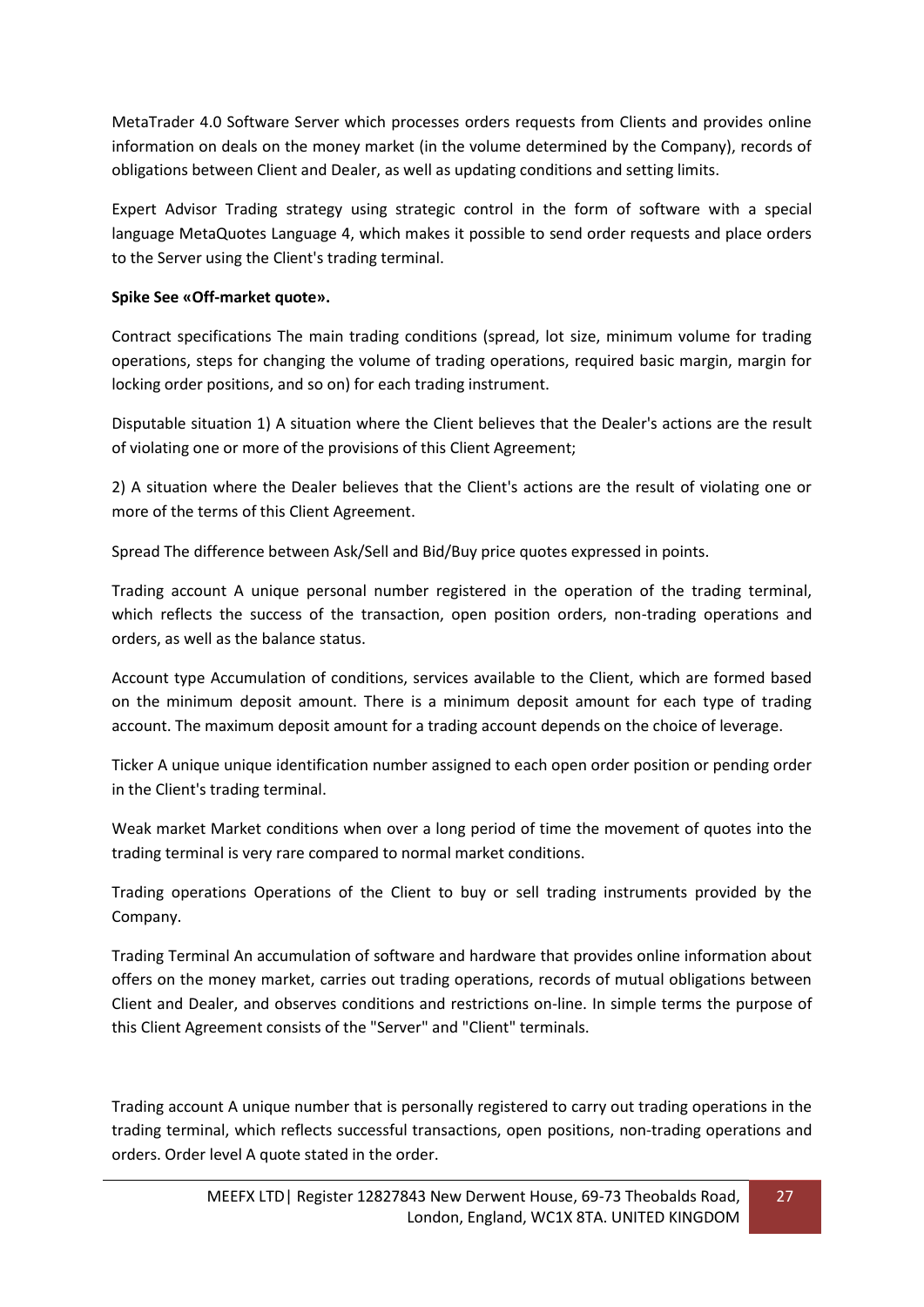Force forward circumstances Circumstances that cannot be predicted or prevented. See details in point 10.

Force majeure circumstances are specified in this Client Agreement. Quotes before off-market quotes

Closing quotes for the last minute of the bar before off-market quotes occur. Price difference One of the following two conditions:

- The Bid bid of the current quote is greater than the Ask value of the previous quote;
- The Ask bid of the current quote is less than the Bid value of the previous quote. Price difference at market opening

One of the following two conditions:

- The Bid quote bid from the current market open is higher than the Ask quote value at the market close;
- The Ask quote bid from the current market open is lower than the Ask quote value at the market close. Basic error Opening/closing a Client's order position or execution of a Client's order with

Dealers are very different from the quotes offered by the market for a particular trading instrument from the flow of the movement of the quotes at the time of execution or the lack of action by the Dealer who incorrectly identifies the quote value in the market.

Ask The highest value of available quotes from quotes offered in the market, which the Client can buy the quotes.

Bid The smallest quote value from the quotes offered by the market, at which the quote value can be sold by the Client.

Equity Balance / available balance is determined by the formula:

Equity = Balance + Floating Profit - Floating Loss.

Safety margin limits for opening and maintaining order positions required by the Dealer. This is stated in the contract specifications for each trading instrument.

Order position locked See «Order position locked».

Market Execution Execution of the Client's order at the best price offered by the liquiditor. Long order positions See "Long order positions"